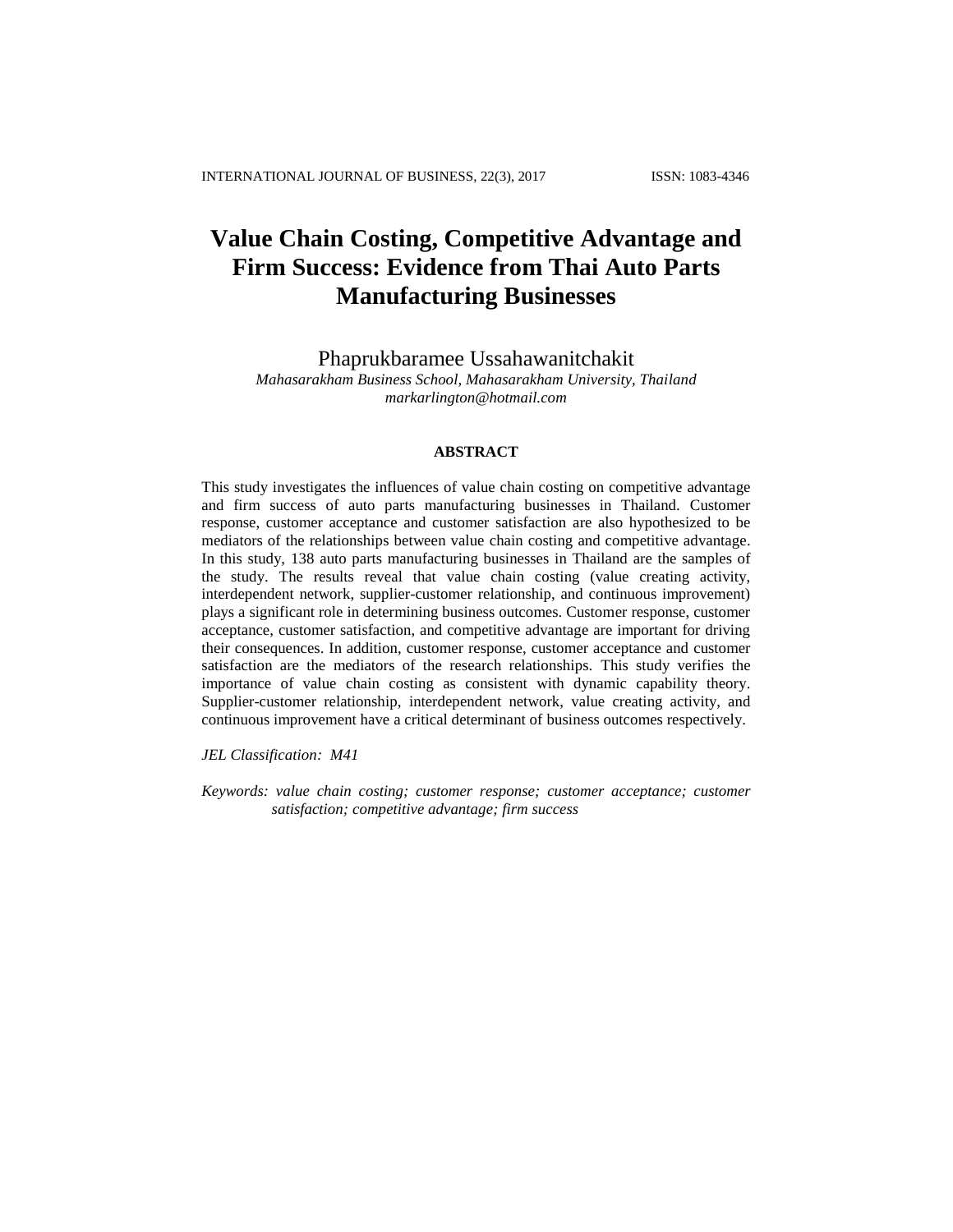# **I. INTRODUCTION**

In increased highly and rigorously competitive environments, firms need to utilize valuable resources and capabilities through implementing critical operational techniques and reasonable organizational strategies so as to enable them to cope with these challenges efficiently. To provide an effective means of optimizing the use of limited resources, value chain analysis is important for understanding a sequence of strategically relevant activities that add values, benefits and contributions to the products or services provided by an organization to its customers (Chang and Hwang, 2002). It explicitly promotes firms to manage these activities effectively by deleting and minimizing unnecessary activities and maintaining and pooling necessary activities. It integrates value chain activities together by improving cost structure and profitability and creating customer satisfaction with firms' products or services. The necessary activities affect firms' competitive advantage and performance, but the unnecessary activities do not. Thus, value chain analysis is an increasingly significant business tool in helping firms respond customer needs and market requirements and achieve superior performance and sustainable success (Christopher and Gattorna, 2005). It becomes a key source of competitive advantage, performance and success within rapidly business situations and circumstances. Firms with effective value chain analysis tend to develop and exploit their inter- and intra-organizational capabilities to successfully compete in uncertain and unpredictable business markets and environments. Accordingly, successful value chain analysis leads to increased customer satisfaction, added competitive advantage and improved organizational success.

As mentioned earlier, value chain analysis is a main determinant of customer satisfaction, competitive advantage and organizational performance. It is an important topic for practitioners and researchers in several disciplines, such as marketing, management, production, and accounting. In existing accounting literature, value chain analysis and related issues have been empirically studied through the lens of what is so called "value chain costing." Value chain costing is one characteristic of strategic management accounting. It attempts to integrate concepts of accounting, management and marketing aspects in recognizing, managing and utilizing relevant business activities through cost structure, profitability and customer satisfaction in an organization. Moreover, value chain costing is a management accounting operationalization of value chain analysis. It is defined as an accounting approach of cost allocation to activities required to design, procure, produce, market, distribute, and service a product or service (Cadez and Guilding, 2007 and 2008). It views an organization as a link in the chain of all value creating activities associated with the provision of a product or service by considering any latent cost savings that lie unrealized in firms' linkages with their suppliers and customers. An outcome of value chain costing implementation is possibly contributed to cost management efficiency, operational improvement effectiveness, customer response quality, market advantage outstanding, and organizational success sustainability. Then, a successful implementation of value chain costing explicitly enables firms to meet customer requirements and achieve firms' competitive advantage and success in rigorous business competitions.

In this study, value chain costing comprises of four characteristics, including value creating activity, interdependent network, supplier-customer relationship, and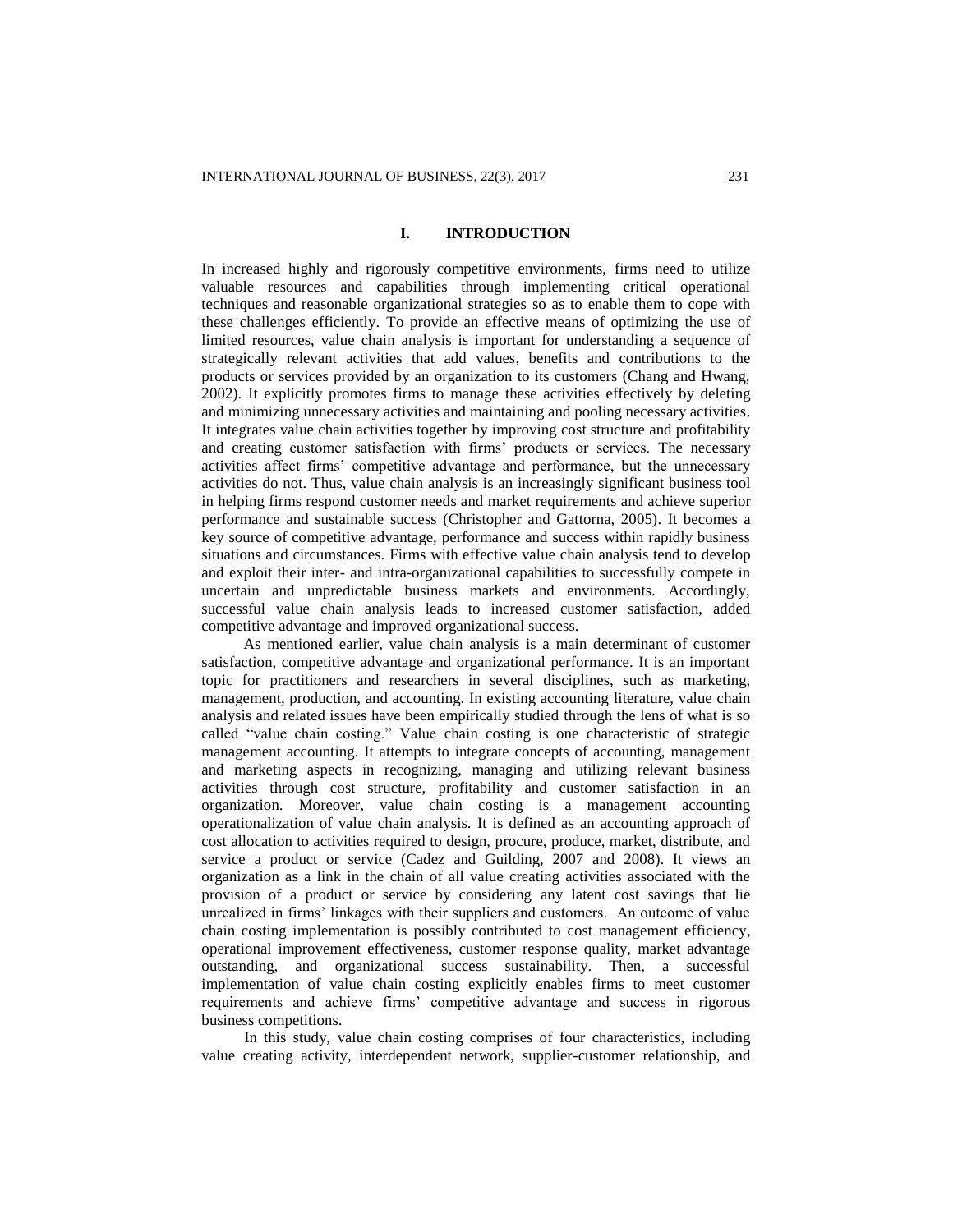continuous improvement. It emphasized both cost and profit recognition and management of strategic relevant value chain activities. These characteristics are hypothesized to lead to firms' customer outcomes, competitive advantage and success. An effective implementation of the value chain costing characteristics is likely to drive superior aforementioned outcomes. Likewise, customer outcomes are consequences of value chain costing implementation, consisting of customer response, customer acceptance and customer satisfaction. They can lead to firms' competitive advantage and success. Firms with greater customer outcomes tend to develop and obtain competitive advantage and succeed in complex competitive markets and environments. To verify the value chain costing-competitive advantage relationships, indirect effects of value chain costing on competitive advantage are investigated. Thus, customer response, customer acceptance and customer satisfaction are hypothesized to mediate the research relationships. Also, the relationships between competitive advantage and firm success are empirically examined. Greater competitive advantage is positively linked to firms' more success in long term and future aspects. Their success can be perceived and measured through the lens of efficiency, effectiveness, profits, executive satisfaction, and sustainability.

The objective of this study is to investigate the influences of value chain costing on competitive advantage and firm success of auto parts manufacturing businesses in Thailand. The key research question is how value chain costing influences both competitive advantage and firm success. The specific research questions are: (1) how does value creating activity, interdependent network, supplier-customer relationship, and continuous improvement lead to customer response, customer acceptance, customer satisfaction, competitive advantage, and firm success? (2) How do customer response and customer acceptance affect customer satisfaction and competitive advantage? (3) How does customer satisfaction influence competitive advantage? (4) How does competitive advantage impact firm success? And (4) how do customer response, customer acceptance and customer satisfaction mediate the research relationships? The remainder of this study presents relevant literature reviews, provides significant research hypotheses development, discusses the research methods used to test the hypotheses, indicates the results and reasonable discussions of the study, and concludes by discussing contributions for theory and management and providing directions for future research.

#### **II. RELEVANT LITERATURE REVIEW**

To explain and propose the value chain costing-firm success relationships, dynamic capability theory is important for elaborating these research relationships. According to theory of dynamic capability, an important source of firms' competitive advantage and performance is its capability. This capability focuses on creating, adapting, combining, integrating, and reconfiguring skills, resources and abilities to renew competencies to achieve congruence with changing environments (Teece, Pisano and Shuen, 1997). In this study, value chain costing as a one source of firms' capabilities is valuable, rare, non-imitate, and non-substitute and it is a key in driving customer response, customer acceptance, customer satisfaction, competitive advantage, and firm success. The conceptual model of value chain costing and its consequences and relationships is presented in Figure 1.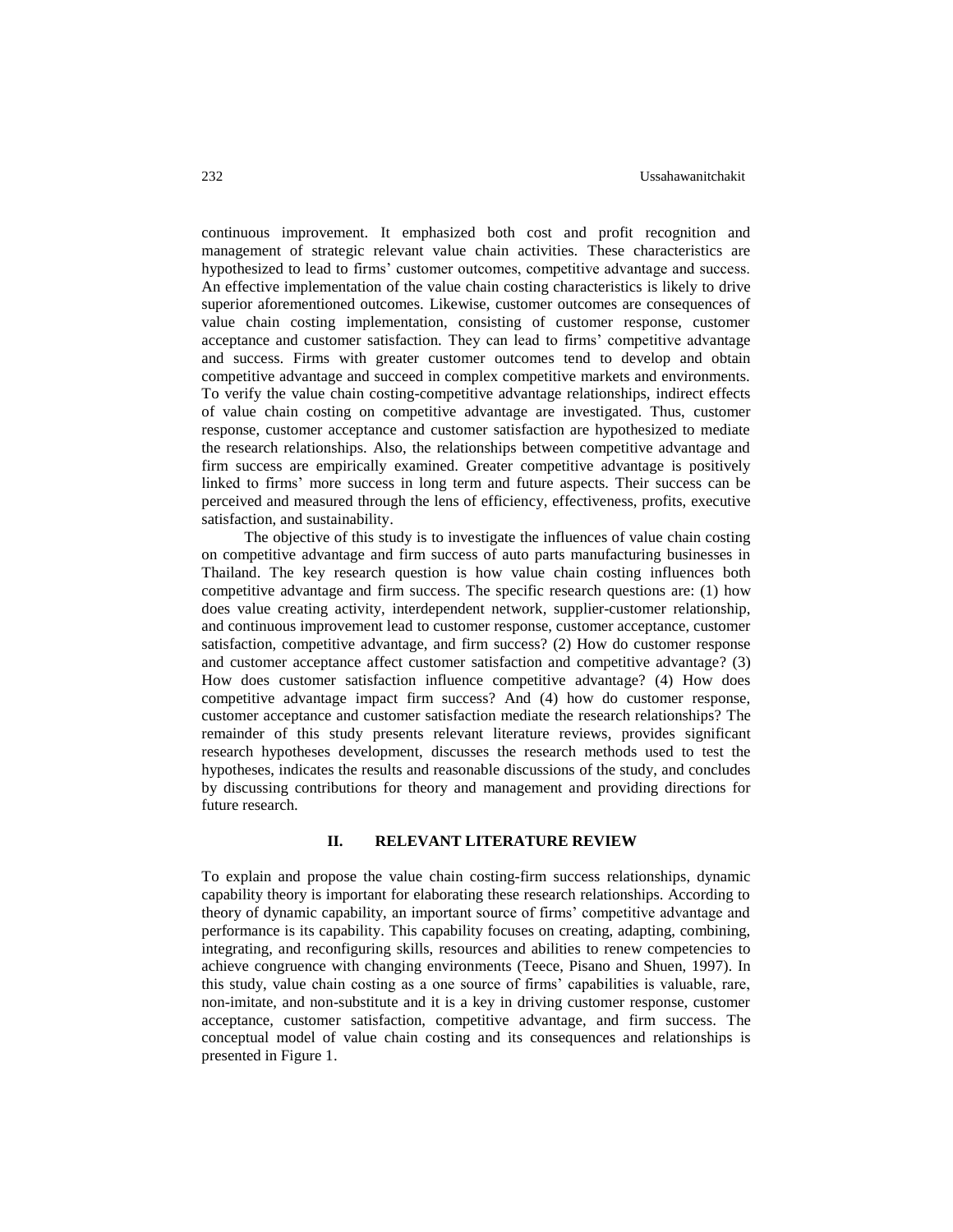

**Figure 1** Conceptual model of the value chain costing-firm success relationships

## **A. Value Creating Activity**

Value creating activity is a key characteristic of value chain costing implementation and it is defined as an ability of firms to combine their competencies and capabilities through providing solutions to customer needs and maintaining and improving their profit margins (Kahkonen, Lintukangas and Hallikas, 2015). It considers a trade-off between benefits and sacrifices in both money and non-money views. In value creating activity, firms have attempted to combine, integrate and pool their competencies and capabilities in an intra-organizational connection and with their partners in an interorganizational linkage by managing transaction costs of these competencies and capabilities efficiently and effectively in order to ensure customer satisfaction, improve competitive advantage and create success in operational and strategic aspects. Furthermore, value creating activity becomes a key source of competitive advantage for firms and it refers to a process by which firms have communicated, delivered and exchanged offerings to customers by building customer response, acceptance and satisfaction (Ngo and O-Cass, 2010). It explicitly promotes market creditability to an organization and definitely leads to sustainable competitive advantage and superior performance in uncertain business environments. Then, the development, improvement and utilization of value creating activity is likely to help firms receive positive outcomes from customers, successfully compete in rigorous markets, gain well performance, and survive and sustain in long term and future operations. Similarly, value creating activity is a concern to all kinds of businesses and it requires a high degree of coordination and shared visions among different actors via a reasonable combination of distinctive competencies, compromised confidentiality, business transfers, and ascertainment of relevant costs (Ronnback, Witell and Enquist, 2009). It can influence purchase decisions and lead to market share, revenue growth, profitability, and competitive advantage. Accordingly, value creating activity is conducted to promote competitiveness of firms through customer response, customer acceptance and customer satisfaction, improve competitive advantage and performance and enhance success, survival and sustainability in the volatile markets and environments. Therefore, the research hypothesis is as follows:

H1: Value creating activity has a positive effect on (a) customer response, (b) customer acceptance, (c) customer satisfaction, (d) competitive advantage, and (e) firm success.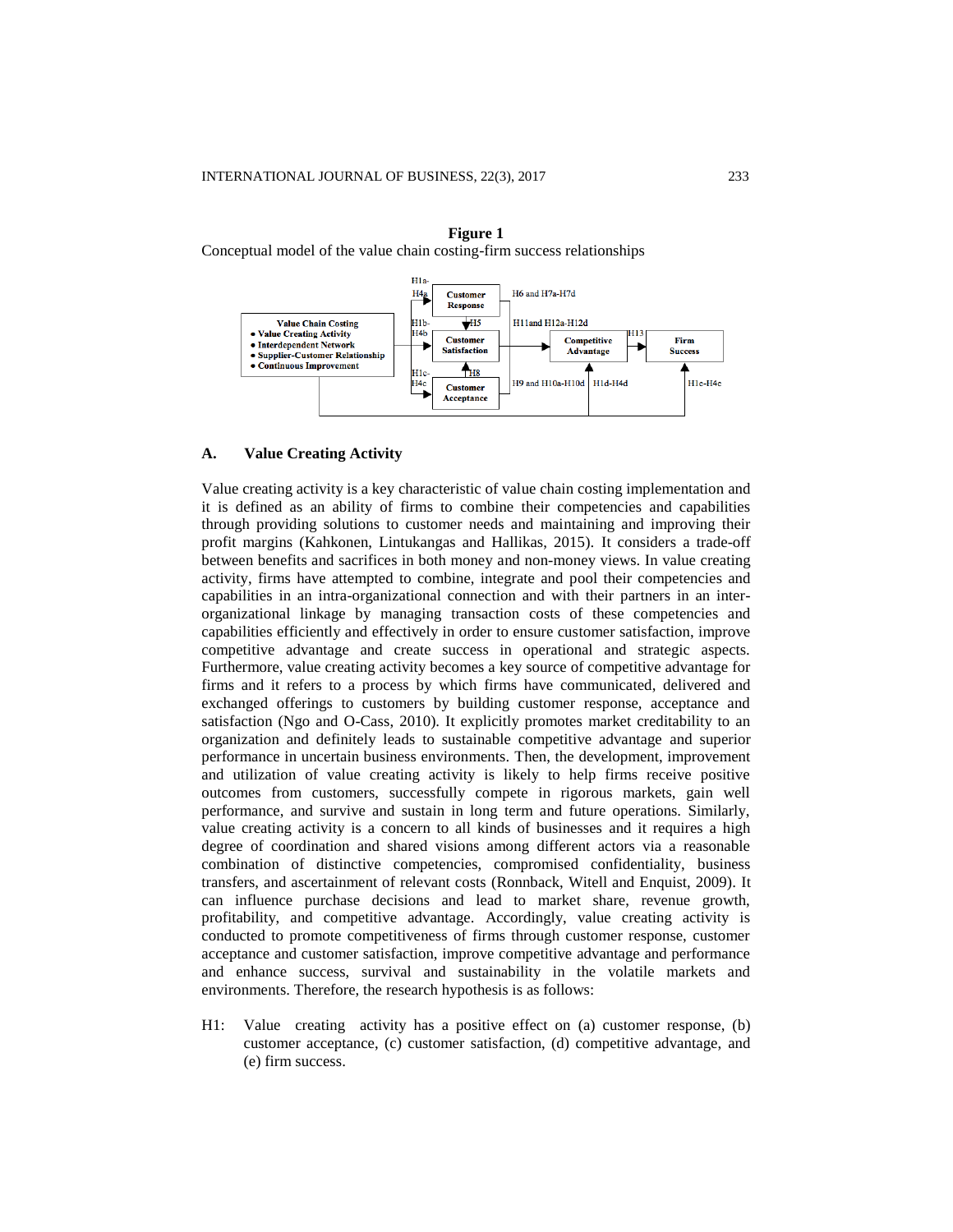# **B. Interdependent Network**

To achieve an effectiveness of value chain costing implementation, interdependent network is also one characteristic of its qualifications and practices which firms have utilized to promote their operational efficiency and organizational effectiveness so as to meet customer needs and expectations, improve competitive advantage, increase competitiveness, gain superior performance, and obtain long term success in rigorously competitive environments. In this study, interdependent network refers to the condition in which one subsidiary or subunit of firms relies on another subunit's activities or inputs in order to perform its roles effectively (O'Donnell, 2000). It reflects the outcomes of one actor that are influenced by the actions of another actor. It enables firms to exploit their resources and capabilities to achieve and maintain a competitive advantage in the complex marketplace via an interaction of exchanges within and across relationships. The organization and growth of interdependent network explicitly help them determine successes of their businesses through increased competitiveness, provided specialized products and services and opened access to much wider markets (Caschili, Medda and Wilson, 2015). Thus, firms have used an interdependent network as an increasingly important tool in successfully doing business operations. In an aspect of strategic management accounting as value chain costing, interdependent network is considered as a critical key qualification and requirement of its implementation. Closed relationships with these networks are possible to affect value chain costing effectiveness. Stronger interdependent network definitely presents better uses of value chain costing in an organization for obtaining success, survival and sustainability. Then, interdependent network is likely to significantly respond customer requirements and positively influence competitive advantage and success. Therefore, the research hypothesis is as follows:

H2: Interdependent network has a positive effect on (a) customer response, (b) customer acceptance, (c) customer satisfaction, (d) competitive advantage, and (e) firm success.

## **C. Supplier-Customer Relationship**

Supplier-customer relationship is an important characteristic of value chain costing and it is defined as an ability of firms to create collaboration with their customers by reducing transaction costs and creating transaction value (Jean, Sinkovics and Kim, 2014). A well-performing relationship exists when both suppliers and customers are satisfied through productive operations of firms and rewarding satisfaction of customers. Improving relationship efficiency and effectiveness, firms can exchange strategic information about planning and forecasting new product development with their customers. Moreover, supplier-customer relationship is a critical linkage to loyalty, satisfaction and anticipation of customer needs and sustainable competitive advantage (Stading, 2007). It becomes a long term commitment of a customer to a supplier and a favorable attitude of the supplier toward that supplier through information sharing along with risk sharing and relationship award. Thus, suppliercustomer relationship tends to focus on working together as absorption, combination and coordination toward a common goal by delivering relationship performance and creating greater customer value in highly competitive markets. Firms have implemented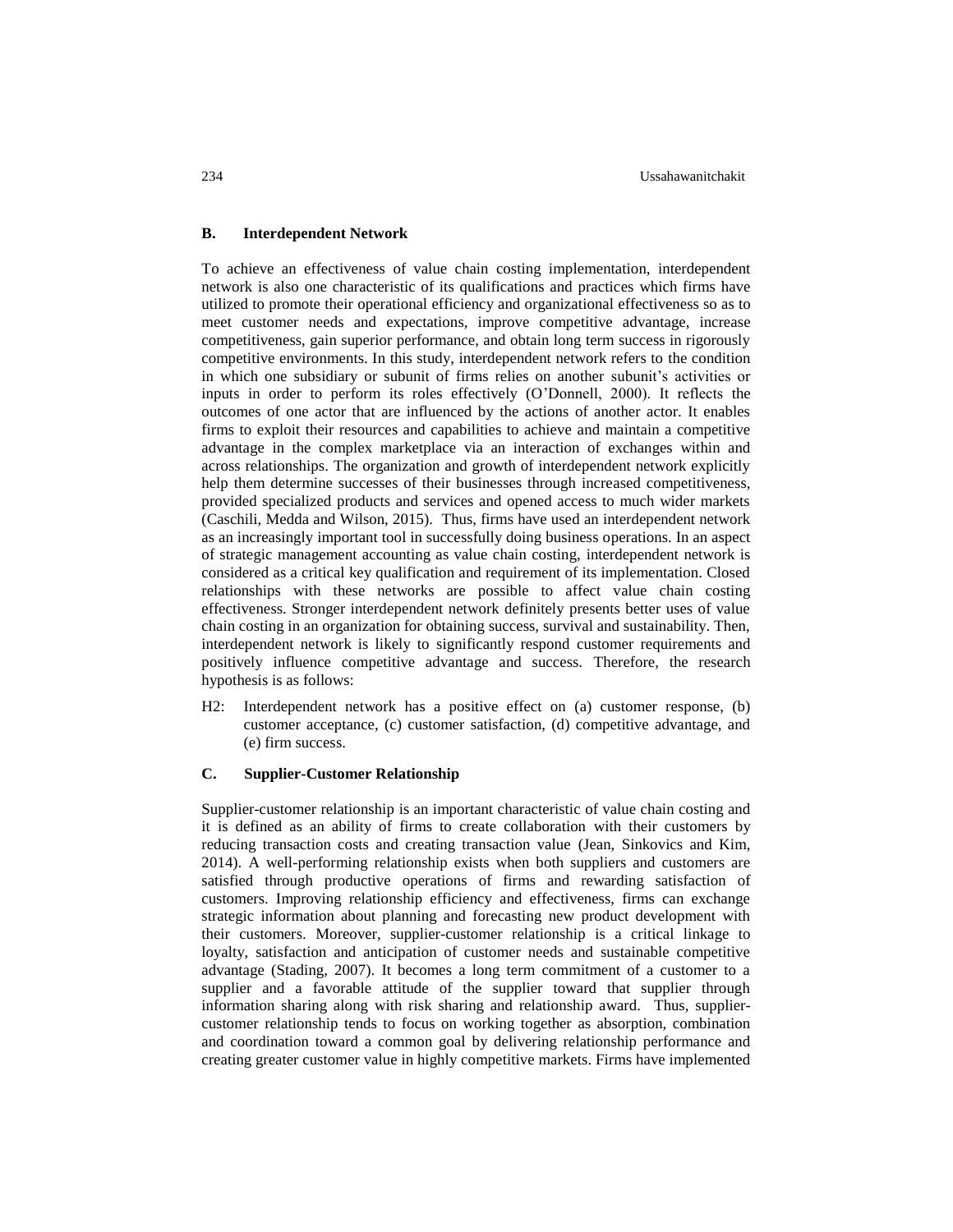supplier-customer relationship in order to achieve lower product cost, reduced time-tomarket, improved quality, advanced technology, and improved service and delivery (Bendixen, Abratt and Jones, 2007). They can utilize commitment, trust and continuous improvement for creating an impression of a personal relationship to customers in order to gain their benefits of supplier-customer relationship, including increased operational flexibility and more powerful competitive strategies. As mentioned earlier, suppliercustomer relationship can help firms fulfill customer expectations, improve competitive advantage and build their success. Thus, it is likely to promote best business outcomes. Therefore, the research hypothesis is as follows:

H3: Supplier-customer relationship has a positive effect on (a) customer response, (b) customer acceptance, (c) customer satisfaction, (d) competitive advantage, and (e) firm success.

## **D. Customer Improvement**

In existing accounting literature, understanding continuous improvement is a knowledge integration of management accounting and modern management together. Continuous improvement is a key concept of value chain costing and it reflects a necessary implementation of value chain costing development. It is defined as a systematic effort aimed at finding and applying new ways of conducts to actively and repeatedly take initiatives to introduce changes (Anand et al., 2009). It attempts to search for problem solving methodology through using experiences resulting from made mistakes. In order to provide continuous improvement, both inter-departmental and inter-organizational processes are required. These processes involve using the capabilities found in currently held potential of an organization in an evolutionary manner. Firms with effective continuous improvement can use their capabilities to make cohesive and quick process to improve competitive advantage, performance and success. In achieving business excellence, continuous improvement is considered as an extremely important phenomenon through institutionalizing different tools, approaches and techniques with aims of stimulating successful business performance. It refers to a systematic management approach that seeks to achieve ongoing incremental performance enhancements through a gradual never-ending change process (Audretsch, Martinez-Fuentes and Pardo-del-Val, 2011). It is a culture of firms that enables to use their core and dynamic capabilities by involving organizational members working together with cross-functional works to make improvements with a low level of financial investment required. The efficiency and effectiveness of continuous improvement can fulfill firms' goals and objectives, promote customer satisfaction and improve overall performance. Likewise, continuous improvement promotes employees working together using a scientific approach to improve organizational processes and routines detection and elimination of root that causes of errors and other issues or problems (Kovach and Fredendall, 2013). It focuses on a long term process of team members' social exchanges by sharing explicit knowledge and combining information from various sources. It is targeted toward improved customer value through new versions of products and services and improved performance in reducing variations, defects and other kinds of wastes. Thus, continuous improvement is considered vital in responding to customer needs, building acceptance and satisfaction from customers,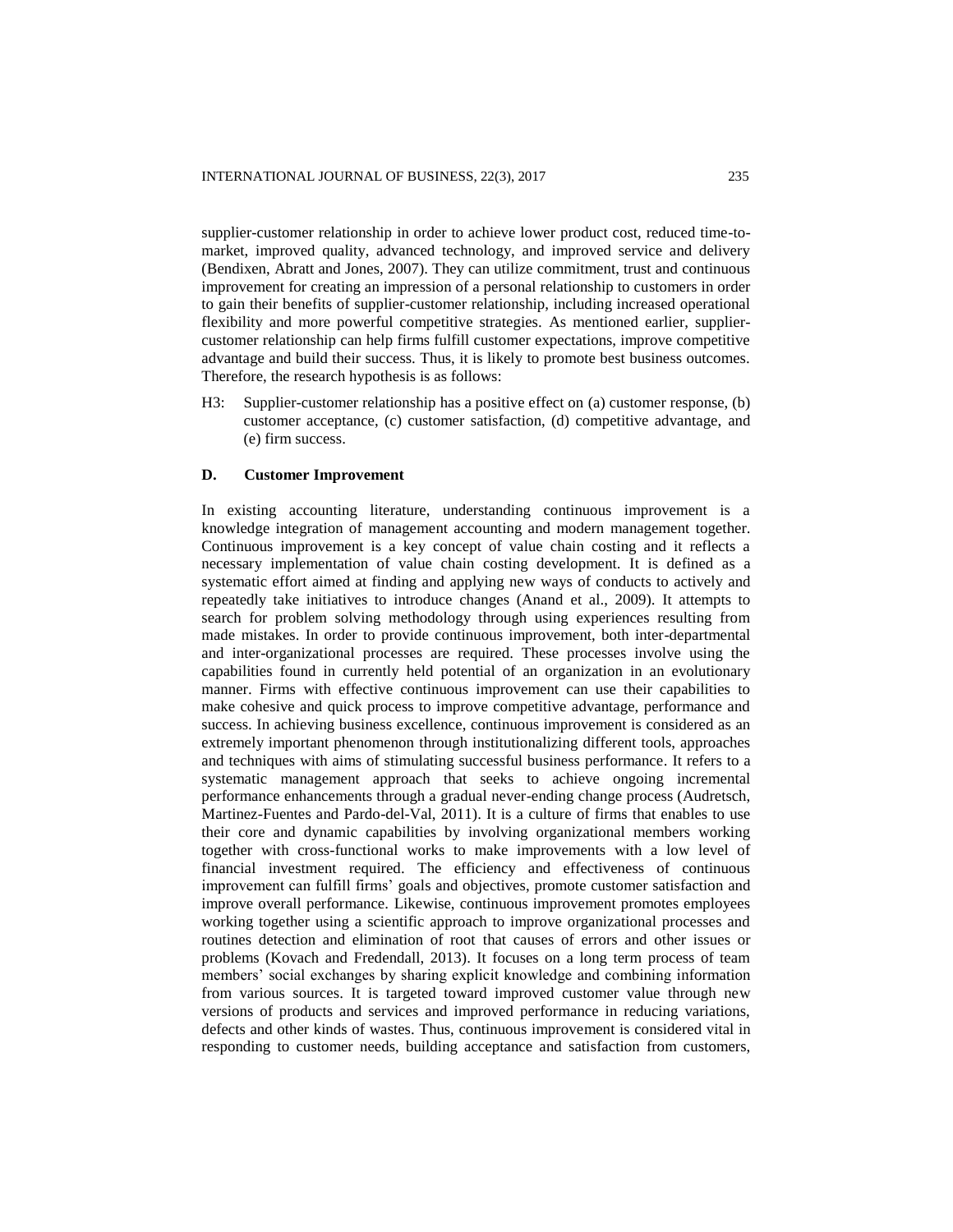improving competitive advantages, and promoting success in a highly competitive environment. Therefore, the research hypothesis is as follows:

H4: Customer improvement has a positive effect on (a) customer response, (b) customer acceptance, (c) customer satisfaction, (d) competitive advantage, and (e) firm success.

# **E. Customer Response**

Customer response is the first consequence of value chain costing implementation and it refers to the competence of an organization in serving customer needs through effective and quick actions (Jayachandran, Hewett and Kaufman, 2004). It comprises of customer response expertise (the extent to which the responses of a firm effectively meet customer needs) and customer response speed (the extent to which a firm's response to customer needs are rapid). More expertise and speed in responding needs, expectations and requirements of customers tend to affect sustainable competitiveness and long term stability and survival in highly competitive environments. Thus, successful customer response enables firms to achieve great business outcomes. Firms can obtain customer satisfaction, increase competitive advantage and promote organizational success via utilization of customer response. Similarly, customer response includes affective response and emotional response. Firstly, affective response can be measured from product assessment, company evaluation, word of mouth, purchase intention, and brand loyalty (Fatma and Rahman, 2016). Firms with customers' more affective response can gain better business performance. Secondly, emotional response is the feelings of customers that are aroused in association with a brand or product category (Chan, to and Chu, 2015). It focuses on a sense of well-being that fulfills psychological needs and increases satisfaction with one's status and quality of public goods. To pursue goals and objectives of business operations and practices, firms have attempted to create the competencies and capabilities of customer response in an organization in order to build customer satisfaction and achieve competitive advantage. Hence, customer response is important and it is likely to have a positive influence on the aforementioned outcomes. It also links value chain costing to competitive advantage. Then, customer response can help build indirect effects of value chain costing on competitive advantage. Therefore, the research hypotheses are as follows:

- H5: Customer response has a positive effect on customer satisfaction.
- H6: Customer response has a positive effect on competitive advantage.
- H7: Customer response mediates (a) the value creating activity-competitive advantage relationships, (b) the interdependent network-competitive advantage relationships, (c) the supplier-customer relationship-competitive advantage relationships, and (d) the continuous improvement-competitive advantage relationships.

# **F. Customer Acceptance**

Customer acceptance is the second consequence of value chain costing implementation and it is defined as the strength of customers' intention to perform a specific behavior,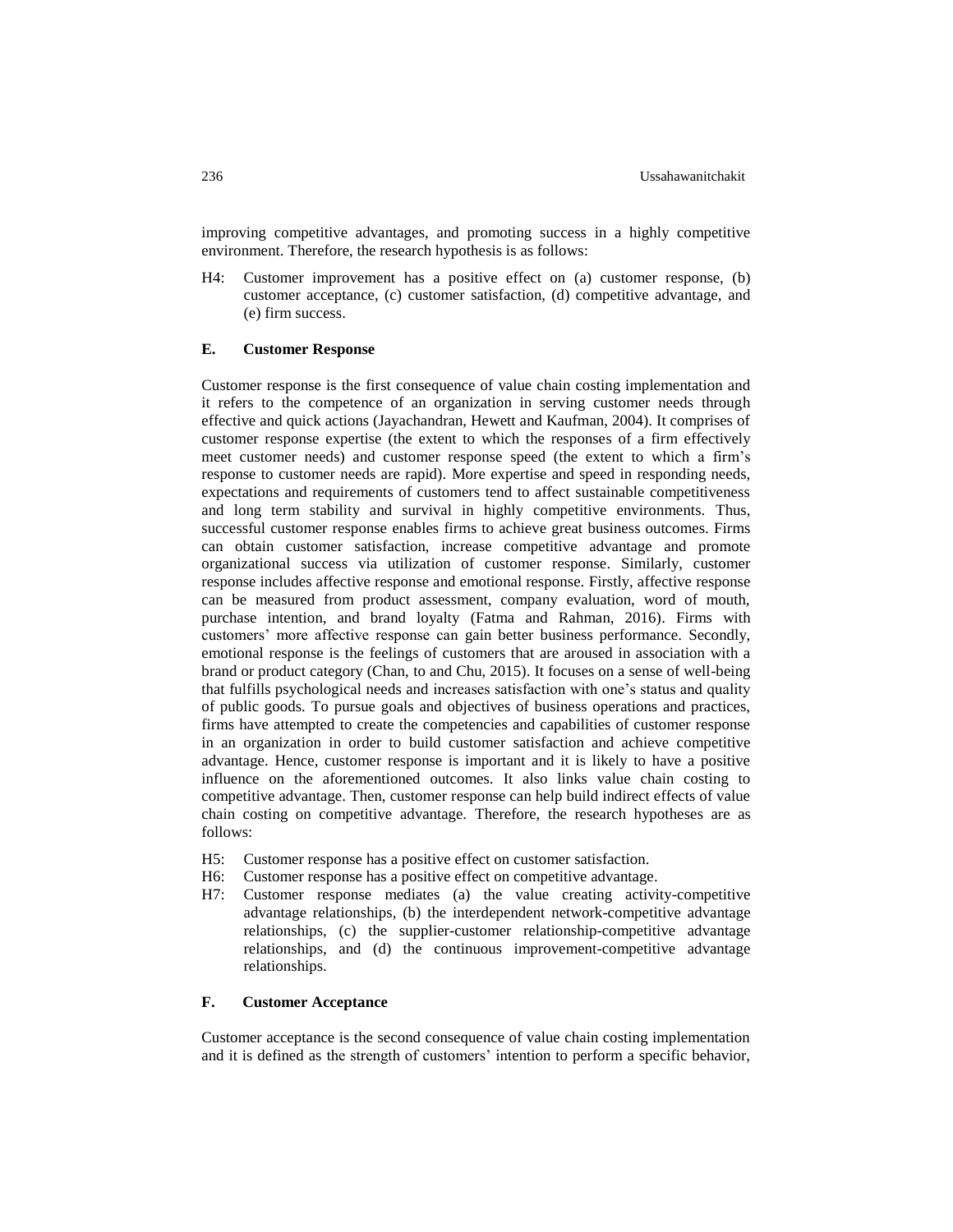such as personal beliefs, attitudes and participations (Gao, Sultan and Rohm, 2010). It reflects to customers' receptiveness and intentions to engage in firms' activities, including involvements and participations of products, services and others. Greater customer acceptance tends to significantly affect improved customer satisfaction and increased competitive advantage. Likewise, customer acceptance occurs from customers' behavioral intentions through attitudes and subjective norms (Shin, 2009). Attitudes toward behaviors are customers' positive performance by performing target actions while subjective norms are customers' perceptions by thinking how they should perform. Firms with customer acceptance can successfully motivate their target customers to involve and participate in their operations, practices and activities efficiently and effectively. Thus, customer acceptance has a positive effect on customer satisfaction and firms' success. It has a significant role in determining customer satisfaction and driving firm success. According to the discussions earlier, value chain costing can create the acceptance from customers relating to high quality of products and services and low reasonable costs. In this part, customer acceptance is a key determinant of customer satisfaction and competitive advantage in an organization. Thus, customer acceptance plays an important mechanism in explaining the research relationships as a dependent variable of the study and a mediator of the value chain costing-competitive advantage relationships. Therefore, the research hypotheses are as follows:

- H8: Customer acceptance has a positive effect on customer satisfaction.
- H9: Customer acceptance has a positive effect on competitive advantage.
- H10: Customer acceptance mediates (a) the value creating activity- competitive advantage relationships, (b) the interdependent network-competitive advantage relationships, (c) the supplier-customer relationship-competitive advantage relationships, and (d) the continuous improvement-competitive advantage relationships.

# **G. Customer Satisfaction**

Customer satisfaction is the third consequence of value chain costing implementation and it is a great value in understanding customers' perception and evaluation. In this study, customer satisfaction is an outcome of value chain costing practices and it is defined as an evaluation based on a comparison between customers' experiences and their initial expectations (Xu and Li, 2016). It is a main factor of creating competitive advantage and increasing firms' success. Greater results of this comparison in both objective and subjective aspects are considered to explicitly lead to more competitive advantage and longer success. Firms have attempted to build customer satisfaction in order to achieve sustainable competitiveness and superior success. Moreover, customer satisfaction refers to the degree to which customer expectations of a product or service are met or exceeded as against the perceived performance (Murali, Pugazhendhi and Muralidharan, 2016). It emphasized identification of customers and their needs and expectations, and measurements of their perceptions. It is a result of how firms can serve products and services to customers are satisfied. Then, an ability of firms to understand their customers' expectations is necessary and it can enhance competitive advantage and promote their great success. Furthermore, customer satisfaction is an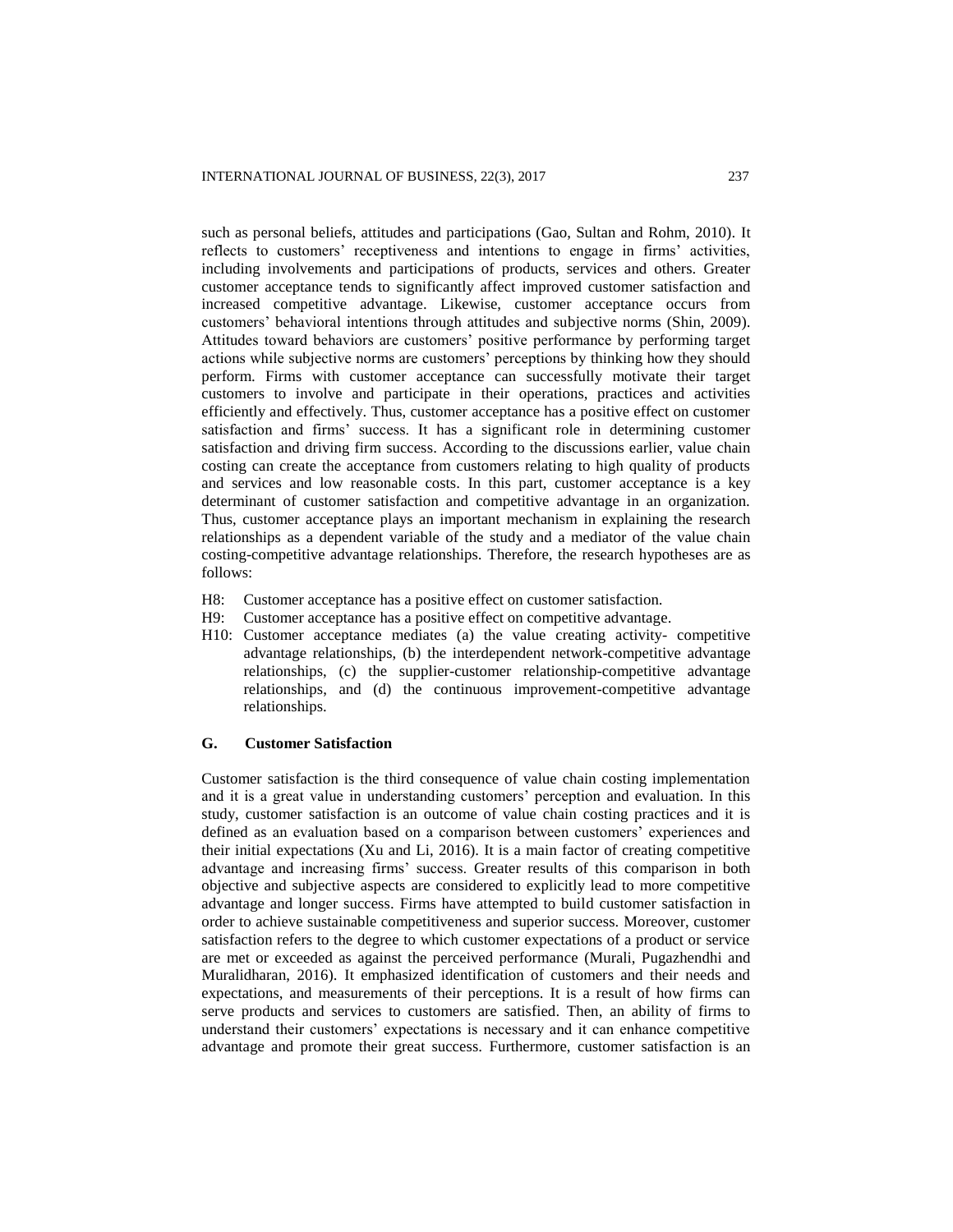overall evaluation based on the total purchase and consumption experience with a good or service over time (Terpstra and Verbeeten, 2014). It reflects to an immediate postpurchase evaluation judgment and an affective reaction. Hence, customer satisfaction is positively related to firms' competitive advantage. In existing value chain costing literature, customer satisfaction is a mediator of the value chain costing-competitive advantage relationship. It helps link value chain costing to competitive advantage through indirect effects of the relationship. Therefore, the research hypotheses are as follows:

- H11: Customer satisfaction has a positive effect on competitive advantage.
- H12: Customer satisfaction mediates (a) the value creating activity-competitive advantage relationships, (b) the interdependent network-competitive advantage relationships, (c) the supplier-customer relationship-competitive advantage relationships, and (d) the continuous improvement-competitive advantage relationships.

# **H. Competitive Advantage**

In this study, value chain costing, customer response, customer acceptance, and customer satisfaction are sources of competitive advantage in an organization. Competitive advantage is a key driver of firms' success and it is defined as an outcome of effectively utilizing firms' resources and capabilities in business operations, activities and practices that outperform their competitors (Wang, 2014). It enables firms to provide distinguished them from their competitors, improving organizational performance, creating added-value, and charging premium prices. Firms that have a sustainable competitive advantage can have higher long-term success. In addition, competitive advantage is defined as the comparative positional superiority that leads to outperform their competitors in the marketplace (Tsao, 2014). It consists of three characteristics, including cost leadership, innovation and market differentiation. Market differentiation is the creation of a unique image in the marketplace while innovation is the creation of the most up-to-date and attractive products by leading competitors in quality, efficiency, design, and style. Both market differentiation and innovation significantly lead to customer loyalty through meeting customers' particular needs in future and long term aspects. Also, cost leadership presents lower potential litigation costs and expenses in the markets compared with their competitors (Leonidou et al., 2015). It comes from having preferential access to cheaper raw materials, adopting recycling programs, exploiting financially reprocessed by products, and achieving economies of scales. Firms with cost leadership can gain superior performance in short term aspect. Thus, competitive advantage is positively related to firm success. Therefore, the research hypothesis is as follows:

H13: Competitive advantage has a positive effect on competitive advantage.

## **III. RESEARCH METHODS**

## **A. Data Collection**

In this study, auto parts manufacturing businesses in Thailand were a population of the study. All 618 auto parts manufacturing businesses in Thailand from Thai auto-parts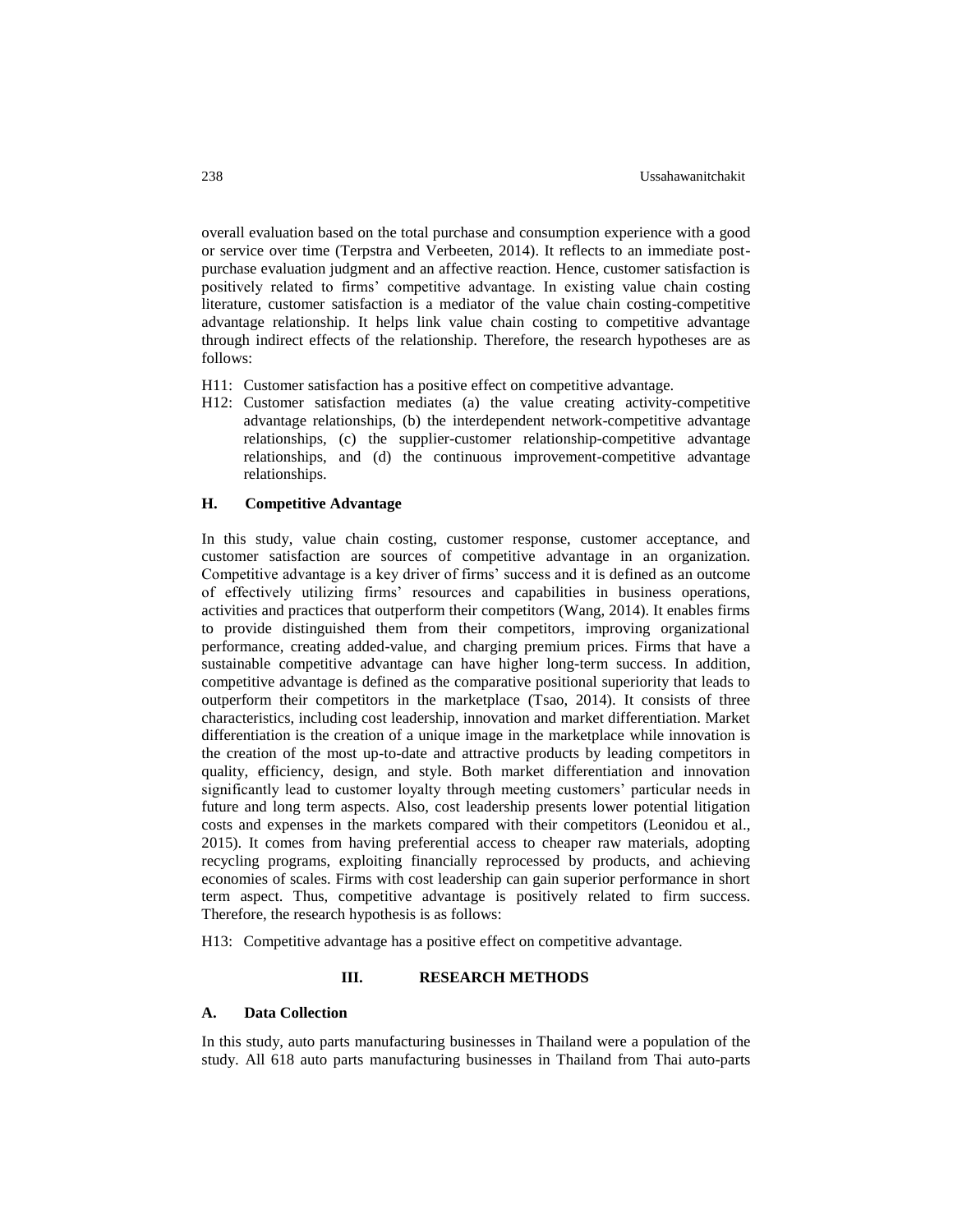manufacturers association were selected as the samples of the study. These businesses are important because they are major parts of Thailand's economy and they have invested their high amount of money in the businesses. Thailand's government has explicitly supported auto parts manufacturing businesses through issues of laws and regulations, tax benefits and others. Likewise, a structure of cost information in the auto parts manufacturing businesses in Thailand is complicate. Thus, they tend to apply value chain accounting as a strategic tool in order to gain sustainable competitive advantage and achieve superior performance. A mail survey procedure via questionnaire was implemented by using accounting executives as the key informants because they have taken the highest responsibilities of accounting functions and other related activities in an organization, such as accounting directors or accounting managers. The questionnaire was developed from existing literatures of accounting and related fields. Deducting the undeliverable mailing, the valid mailing was 607 surveys, from which 144 responses were received. Of the surveys completed and returned, there are 138 usable questionnaires. The effective response rate was approximately 22.73% which is considered acceptable for the response rate for a mail survey because it is greater than 20% (Aaker, Kumar and Day, 2001). Thus, these usable questionnaires are empirically utilized to measure validation of the research instrument and analyze data for the research results. Likewise, this study verified potential and non-response bias by centering on a comparison of the first and the second wave data, such as firm experience and firm employee as recommended by Armstrong and Overton (1977). Our final samples of the study are 138 auto parts manufacturing businesses in Thailand. Accordingly, the first and the second wave data is 69 and 69 respectively. There were no statistically significant differences between first and second groups at a 95% confidence level as firm experience (t = 0.107, p > 0.05) and firm employee (t = 0.117,  $p > 0.05$ ). According to this regard, neither procedure explicitly showed significant differences.

#### **B. Measurements**

All constructs were measured using a 5-point Likert scale (1 = strongly disagree to  $5 =$ strongly agree), except from firm experience and firm employee. These measurements of all variables are presented in Appendix A. Independent variables include value creating activity, interdependent network, supplier-customer relationship, and continuous improvement. Firstly, four-item scale was issued to assess value creating activity as how firms combine, integrate and pool their competencies and capabilities in an intra-organizational connection and with their partners in an inter-organizational linkage by managing transaction costs of these competencies and capabilities efficiently and effectively. Secondly, four-item scale was developed to gauge interdependent network as how firms exploit their resources and capabilities to achieve and maintain a competitive advantage in the complex marketplace via an interaction of exchanges within and across relationships. Thirdly, four-item scale was initialed to measure supplier-customer relationship as how firms create collaboration with their customers by reducing transaction costs and creating transaction value. Lastly, four-item scale was introduced to evaluate continuous improvement as how firms find and apply new ways of conducts to actively and repeatedly take initiatives to introduce changes and provide problem solving methodology through using experiences resulting from made mistakes.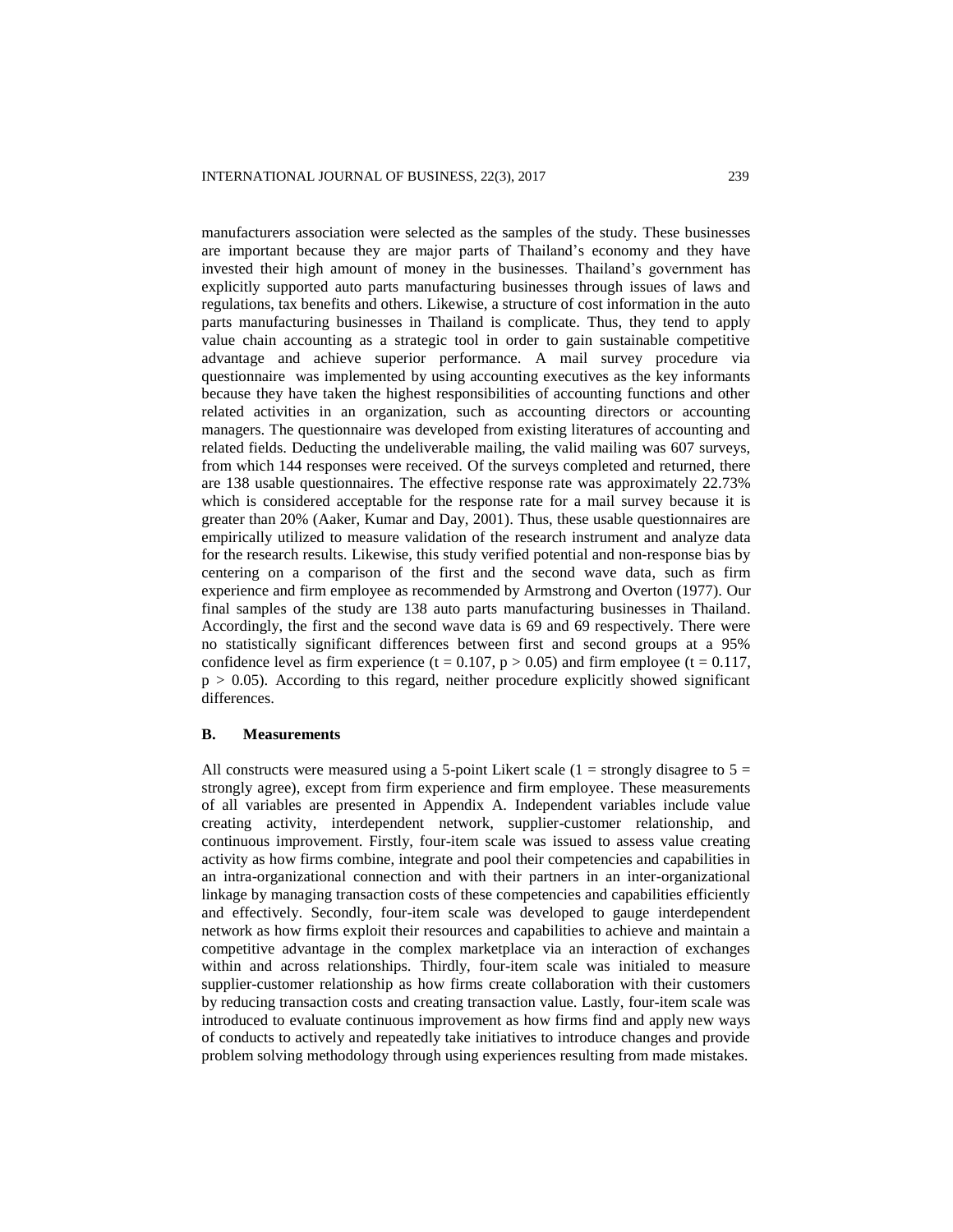Customer response, customer acceptance and customer satisfaction are the mediating variables of the study. Four-item scale was developed to examine customer response as how firms provide the competence of an organization in serving customer needs through effective and quick actions. Next, four-item scale was issued to test customer acceptance as how firms make the strength of customers' intention to perform a specific behavior, such as personal beliefs, attitudes and participations. Finally, fouritem scale was established to investigate customer satisfaction as how firms provide the degree to which customer expectations of a product or service are met or exceeded as against the perceived performance.

Competitive advantage and firm success are the dependent variables of the study. Four-item scale was developed to assess competitive advantage as how firms measure an outcome of effectively utilizing firms' resources and capabilities in business operations, activities and practices that outperform their competitors. In addition, fiveitem scale was issued to examine firm success as how firms achieve business goals through efficiency, effectiveness, profits, executive satisfaction, and sustainability of their operations, activities and practices. To test the control variables of this study, firm experience (FX) was measured by the number of years a firm has been in existence, and firm employee (FE) was measured by the number of employees in the firm.

## **C. Instrument Test**

Factor analysis, item-total correlation and Cronbach alpha were conducted to prove the quality of the research instrument in this study. Firstly, factor analysis was conducted separately on each set of the items representing a particular scale due to limited observations and it has a high potential to inflate the component loadings. Thus, a higher rule-of-thumb, a cut-off value of 0.40, was adopted (Nunnally and Bernstein, 1994). All factor loadings as values of 0.63-0.90 are greater than the 0.40 cut-off and are statistically significant. Secondly, discriminant power was utilized to gauge the validity of the measurements by item-total correlation. In the scale validity, item-total correlation as values of 0.63-0.90 is greater than 0.30 (Churchill, 1979). Lastly, the reliability of the measurements was evaluated by Cronbach alpha coefficients. In the scale reliability, Cronbach alpha coefficients as values of 0.76-0.90 are greater than 0.70 (Nunnally and Bernstein, 1994). The scales of all measures appear to produce internally consistent results; thus, these measures are deemed appropriate for further analysis as they express an accepted validity and reliability in this study. Table 1 presents the results of measure validation for multiple-item scales used in this study.

To test the value-chain costing-firm success relationships, ordinary least squared (OLS) regression analysis is conducted because all variables in this study were neither nominal data nor categorical data. The results of this study are presented in the next section.

## **IV. RESULTS AND DISCUSSION**

The descriptive statistics and correlation matrix for all variables are provided as shown in Table 2. To verify the multicollinearity problems of the study, multicollinearity might occur when inter-correlation in each predict variable is more than 0.80, which is a high relationship (Hair et al., 2010). The correlations ranging from 0.32 to 0.79 at the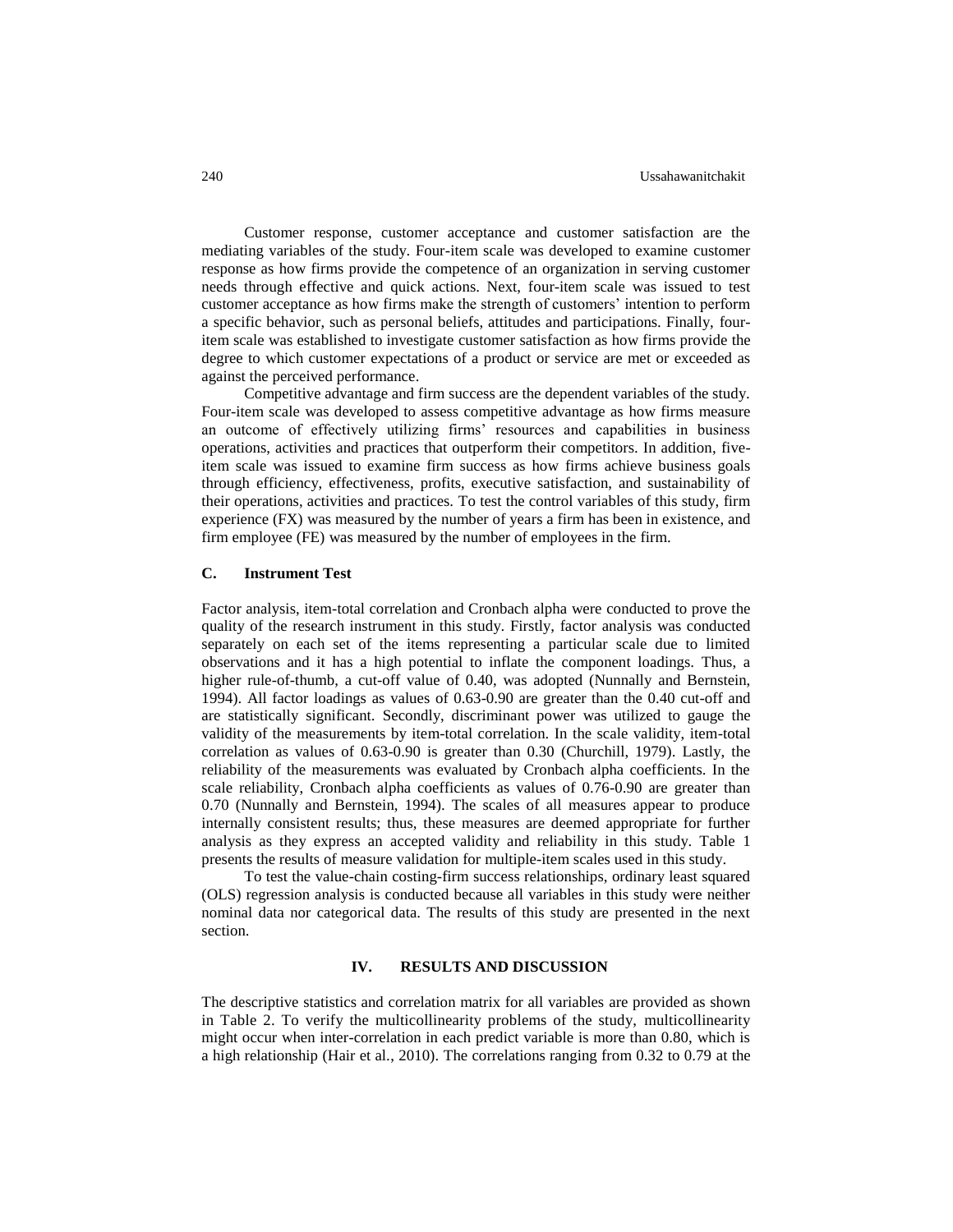|                                     | Factor        |                        |                |
|-------------------------------------|---------------|------------------------|----------------|
| Items                               | Loadings      | Item-total Correlation | Cronbach Alpha |
| Value Creating Activity (VC)        | $0.73 - 0.83$ | $0.72 - 0.81$          | 0.76           |
| Interdependent Network (IN)         | $0.72 - 0.81$ | $0.72 - 0.81$          | 0.78           |
| Supplier-Customer Relationship (SR) | $0.71 - 0.89$ | 0.73-0.88              | 0.82           |
| Continuous Improvement (CI)         | $0.80 - 0.84$ | $0.80 - 0.84$          | 0.84           |
| Customer Response (CR)              | $0.76 - 0.85$ | $0.77 - 0.84$          | 0.81           |
| Customer Acceptance (CA)            | $0.86 - 0.90$ | $0.86 - 0.90$          | 0.90           |
| Customer Satisfaction (CS)          | $0.75 - 0.89$ | $0.75 - 0.87$          | 0.84           |
| Competitive Advantage (CD)          | 0.78-0.85     | 0.78-0.84              | 0.83           |
| Firm Success (FS)                   | $0.63 - 0.89$ | $0.63 - 0.89$          | 0.87           |

**Table 1** Results of measure validation

| Table 2                                       |  |  |  |  |  |  |  |
|-----------------------------------------------|--|--|--|--|--|--|--|
| Descriptive statistics and correlation matrix |  |  |  |  |  |  |  |

| Variables  | VC.       | IN        | <b>SR</b> | <b>CI</b> | <b>CR</b> | <b>CA</b> | <b>CS</b> | CD        | <b>FS</b> |
|------------|-----------|-----------|-----------|-----------|-----------|-----------|-----------|-----------|-----------|
| Mean       | 4.15      | 4.02      | 4.18      | 4.15      | 3.93      | 3.65      | 3.91      | 3.86      | 3.68      |
| s.d.       | 0.47      | 0.53      | 0.54      | 0.53      | 0.55      | 0.66      | 0.59      | 0.57      | 0.66      |
| <b>VC</b>  |           |           |           |           |           |           |           |           |           |
| IN         | $0.58***$ |           |           |           |           |           |           |           |           |
| <b>SR</b>  | $0.54***$ | $0.53***$ |           |           |           |           |           |           |           |
| CI         | $0.55***$ | $0.57***$ | $0.66***$ |           |           |           |           |           |           |
| <b>CR</b>  | $0.41***$ | $0.48***$ | $0.56***$ | $0.54***$ |           |           |           |           |           |
| <b>CA</b>  | $0.38***$ | $0.45***$ | $0.49***$ | $0.45***$ | $0.66***$ |           |           |           |           |
| CS         | $0.36***$ | $0.42***$ | $0.58***$ | $0.48***$ | $0.72***$ | $0.76***$ |           |           |           |
| CD         | $0.47***$ | $0.54***$ | $0.55***$ | $0.51***$ | $0.62***$ | $0.74***$ | $0.79***$ |           |           |
| FS.        | $0.32***$ | $0.50***$ | $0.48***$ | $0.41***$ | $0.58***$ | $0.69***$ | $0.65***$ | $0.74***$ |           |
| $*** - 01$ |           |           |           |           |           |           |           |           |           |

 $p<.01$ 

 $p < 0.05$  level, which means that the possible relationships of the variables in the conceptual model could be tested. Similarly, variance inflation factors (VIFs) were used to provide information on the extent to which non-orthogonality among independent variables inflates standard errors. The VIFs range from 1.03 to 2.99, well below the cutoff value of 10 as recommended by Neter, Wasserman and Kutner (1985), means that the independent variables are not correlated with each other. Thus, there are no substantial multicollinearity problems encountered in this study.

To investigate the effects of value chain costing on business outcomes, the results of OLS regression analysis of the research relationships are presented in Table 3. Firstly, value creating activity has a significant positive effect on firm success ( $b = 0.19$ ,  $p < 0.10$ ). In existing literature, firms have attempted to combine their competencies and capabilities through providing solutions to customer needs and maintaining and improving their profit margins (Kahkonen, Lintukangas and Hallikas, 2015). Effective value creating activity implementation explicitly encourages them to build intra- and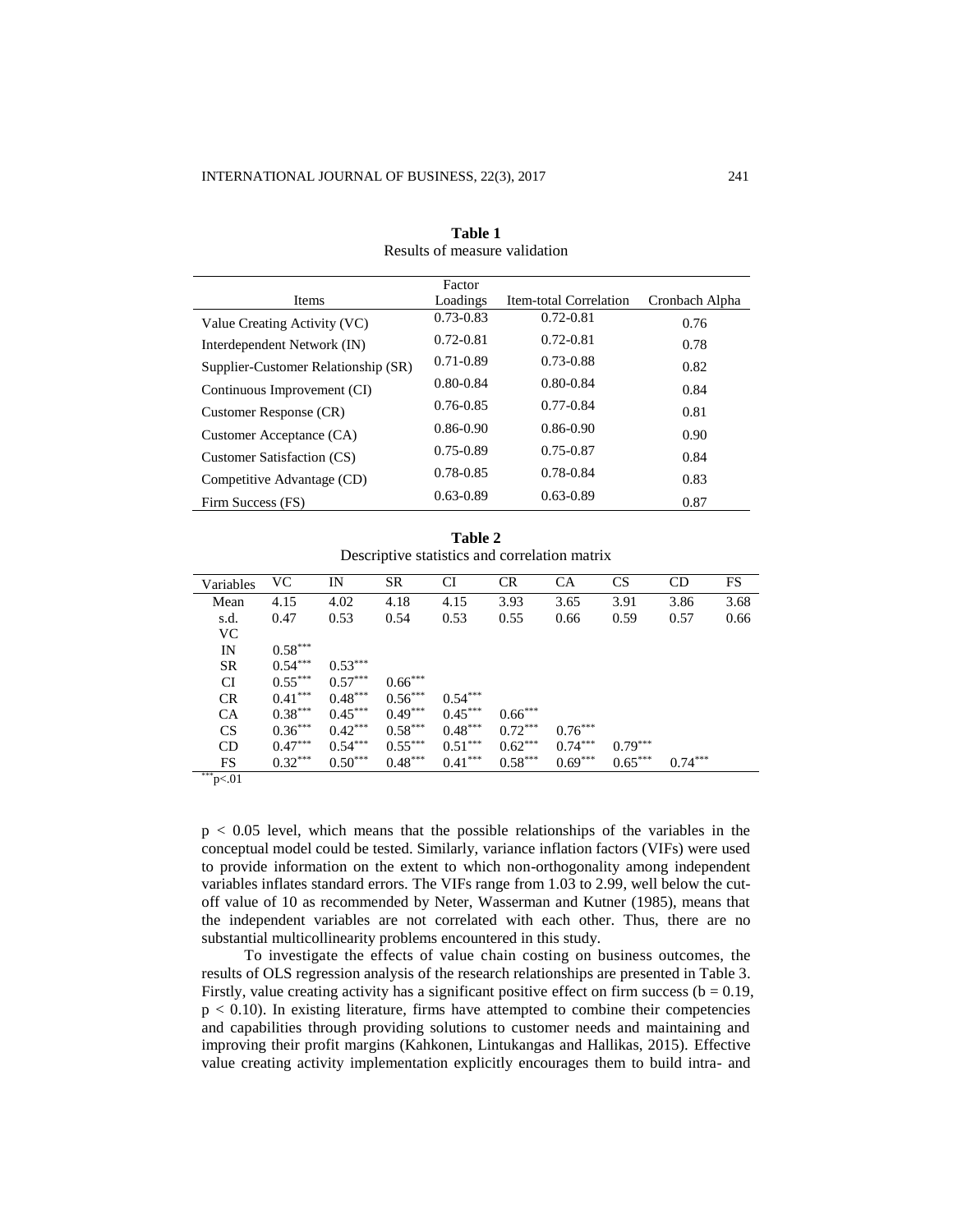| Independent             | Dependent Variables |           |           |           |           |  |  |
|-------------------------|---------------------|-----------|-----------|-----------|-----------|--|--|
| Variables               | <b>CR</b>           | <b>CA</b> | CS        | CD        | FS        |  |  |
| VA                      | 0.15                | 0.02      | 0.02      | 0.09      | $0.19*$   |  |  |
|                         | (0.11)              | (0.09)    | (0.09)    | (0.09)    | (0.12)    |  |  |
| IN                      | $0.16*$             | $0.23***$ | 0.13      | $0.29***$ | $0.38***$ |  |  |
|                         | (0.09)              | (0.10)    | (0.09)    | (0.09)    | (0.10)    |  |  |
| <b>SR</b>               | $0.33***$           | $0.25***$ | $0.45***$ | $0.28***$ | $0.30***$ |  |  |
|                         | (0.09)              | (0.10)    | (0.09)    | (0.09)    | (0.10)    |  |  |
| CI                      | $0.21***$           | 0.14      | 0.13      | 0.11      | 0.05      |  |  |
|                         | (0.10)              | (0.10)    | (0.10)    | (0.09)    | (0.10)    |  |  |
| FX                      | $-0.07$             | $-0.16$   | $-0.07$   | $-0.05$   | $-0.08$   |  |  |
|                         | (0.08)              | (0.08)    | (0.08)    | (0.08)    | (0.08)    |  |  |
| FE                      | 0.03                | $-0.01$   | $-0.03$   | $-0.04$   | $-0.04$   |  |  |
|                         | (0.08)              | (0.08)    | (0.08)    | (0.07)    | (0.08)    |  |  |
| Adjusted $\mathbb{R}^2$ | 0.37                | 0.28      | 0.34      | 0.39      | 0.31      |  |  |

**Table 3** Results of OLS regression analysis<sup>a</sup>

 $*p<.10$ ,  $*p<.05$ ,  $*p<.01$ ,  $*$  Beta coefficients with standard errors in parenthesis.

inter-organizational connectivity through gaining value-added benefits and contributions in order to achieve superior success, survival and sustainability in rigorously competitive markets and environments. Thus, value creating activity is importantly to positive affect firms' success in doing business operations, activities and practices. For the indirect effects of the research relationships, value chain activity has no effect on customer response, customer acceptance, customer satisfaction, and competitive advantage. Firms can provide value chain activity implementation that directly links to their success. Therefore, Hypothesis 1e is supported, but Hypotheses 1a-1d are not.

Secondly, interdependent network plays a significant role in determining customer response, customer response, customer acceptance, competitive advantage, and firm success. Congruence with existing interdependent network literature, firms have attempted to exploit their resources and capabilities to achieve and maintain a competitive advantage in the complex marketplace via an interaction of exchanges within and across relationships (O'Donnell, 2000). They also utilize their interdependent network in order to meet and fulfill customer needs and requirements, increase competitive advantage and promote success of organizational operations in rapidly business condition changes. Greater interdependent network implementation is positively related to better business outcomes. Then, interdependent network has a positive effect on customer response (b = 0.16, p < 0.09), customer acceptance (b = 0.23, p < 0.02), competitive advantage ( $b = 0.29$ , p < 0.01), and firm success ( $b = 0.38$ , p < 0.01). Therefore, Hypotheses 2a, 2b, 2d, and 2e are supported, but Hypothesis 2c is not.

Thirdly, supplier-customer relationship is important and it represents firms' competencies in creating collaboration with their customers by reducing transaction costs and creating transaction value (Jean, Sinkovics and Kim, 2014). Achieving successful supplier-customer relationship implementation, firms have attempted to provide a long term commitment of a customer to a supplier and a favorable attitude of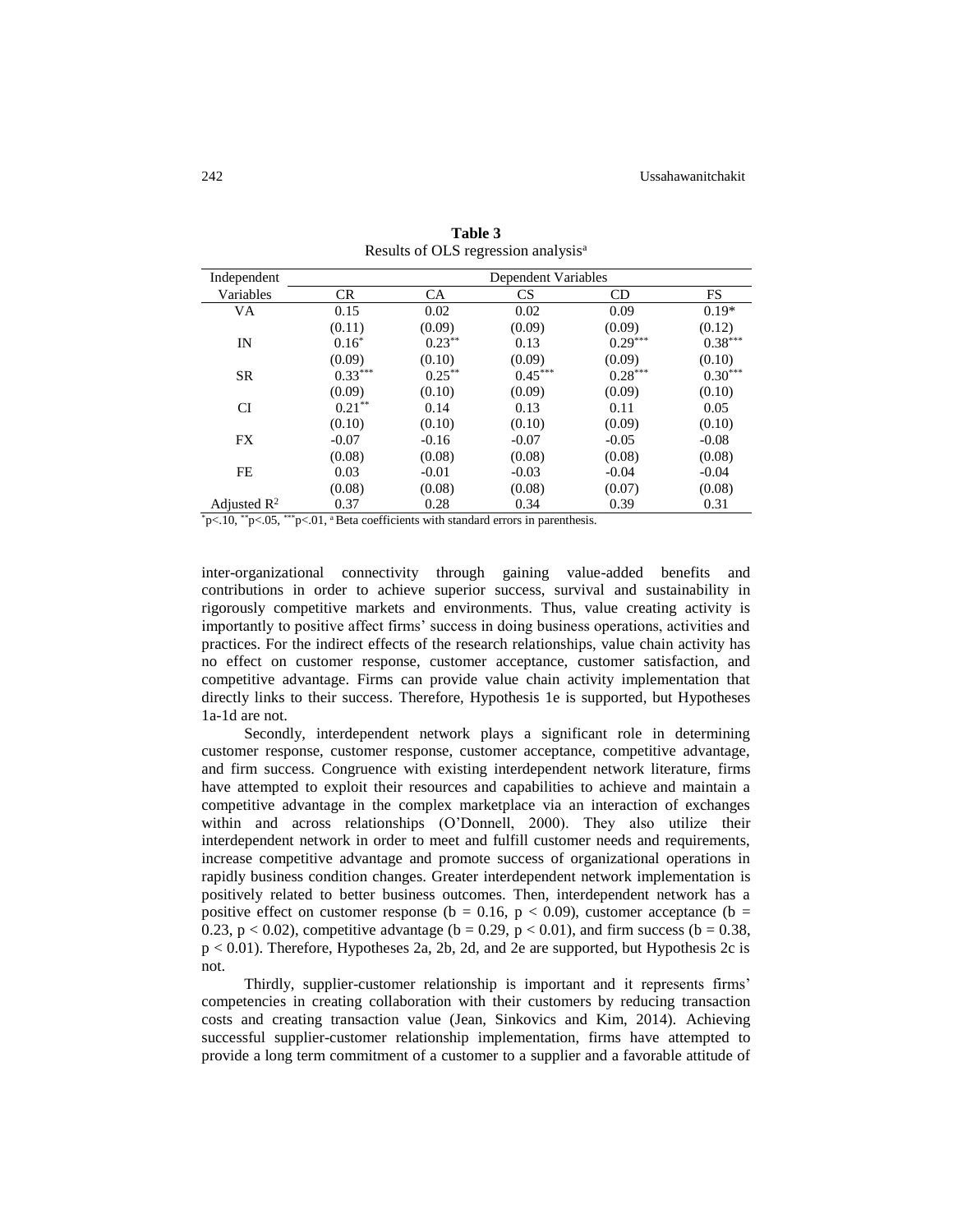the supplier toward that supplier through information sharing along with risk sharing and relationship award. Accordingly, supplier-customer relationship becomes a critical strategic tool in helping firms obtain customer response, customer acceptance and customer satisfaction, create competitive advantage and promote their success. Better supplier-customer relationship has a positive relationship with the aforementioned business outcomes. Thus, supplier-customer relationship is positively to influence customer response (b = 0.33, p < 0.01), customer acceptance (b = 0.25, p < 0.02), customer satisfaction (b = 0.45, p < 0.01), competitive advantage (b = 0.28, p < 0.01), and firm success ( $b = 0.30$ ,  $p < 0.01$ ). Therefore, Hypotheses 3a-3e are supported.

Lastly, continuous improvement has an important positive determinant of customer response ( $b = 0.21$ ,  $p < 0.03$ ). Firms have implemented the concepts of continuous improvement in an organization in order to find and apply new ways of conducts to actively and repeatedly take initiatives to introduce changes and search for problem solving methodology through using experiences resulting from made mistakes (Anand et al., 2009). They can respond their customers' changing and dynamic wants efficiently, effectively and successfully through an awareness of continuous improvement. Hence, continuous improvement is a key determinant of firms' competencies and capabilities in responding and fulfilling customer needs and requirements. However, continuous improvement do not affect changes of customer acceptance (b = 0.14, p < 0.19), customer satisfaction (b = 0.13, p < 0.20), competitive advantage (b = 0.11,  $p < 0.24$ ), and firm success (b = 0.05,  $p < 0.59$ ). Implementing continuous improvement, firms must also perform other activities, such new product development, organizational innovation creation and operational excellence adoption in order to build acceptance from and satisfaction for customers, increase competitive advantage and enhance their success. Then, only continuous improvement does not drive these aforementioned outcomes. Therefore, Hypothesis 4a is supported, but Hypotheses 4b-4e are not.

The results of OLS regression analysis of the research relationships are also presented in Table 4. Customer response is the competence of an organization in serving customer needs through effective and quick actions (Jayachandran, Hewett and Kaufman, 2004). More customer response can enable firms to gain customer satisfaction. Firms need to provide and utilize customer response in order to obtain customer satisfaction, but it does not have any direct effect on competitive advantage. Thus, customer response is positively related to only customer response ( $b = 0.41$ ,  $p <$ 0.01) while it has no effects on competitive advantage ( $b = 0.01$ ,  $p < 0.98$ ). Therefore, Hypothesis 5 is supported, but Hypothesis 6 is not. Likewise, customer acceptance has a positive impact on both customer satisfaction ( $b = 0.50$ ,  $p < 0.01$ ) and competitive advantage ( $b = 0.33$ ,  $p < 0.01$ ). According to existing literature, firms have definitely attempted to create the strength of customers' intention to perform a specific behavior, such as personal beliefs, attitudes and participations (Gao, Sultan, and Rohm, 2010). Within greater acceptance of customers, firms can successfully motivate their target customers to involve and participate with their operations, practices and activities efficiently and effectively. Thus, they can create customer satisfaction and increase competitive advantage in highly competitive markets. Therefore, Hypotheses 8-9 are supported. Also, customer satisfaction positively leads to competitive advantage ( $b =$ 0.54,  $p < 0.01$ ). It is a comparison between customers' experiences and their initial expectations (Xu and Li, 2016). It presents the degree to which customer expectations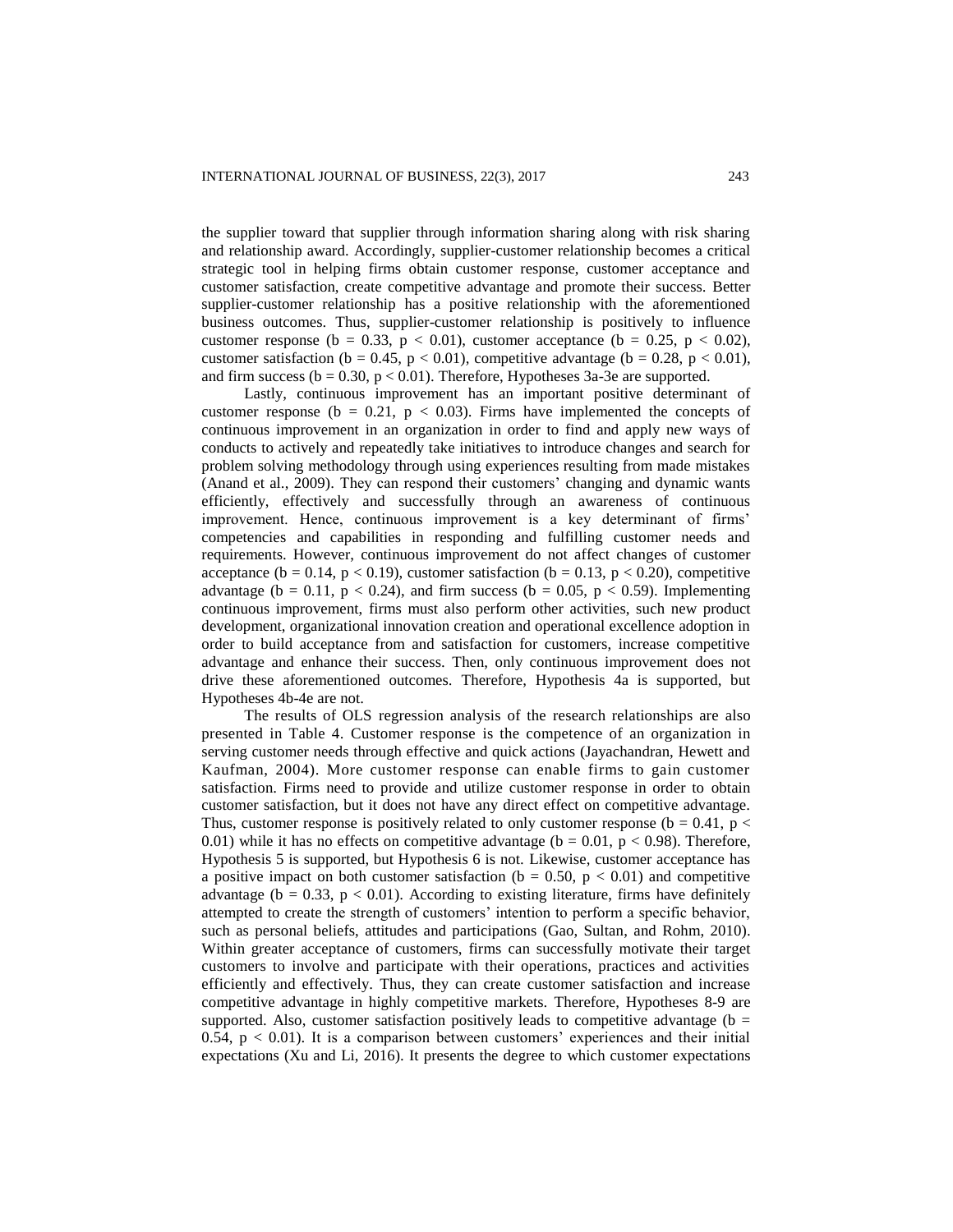| Independent    | Dependent Variables   |           |                       |                       |                       |                       |  |
|----------------|-----------------------|-----------|-----------------------|-----------------------|-----------------------|-----------------------|--|
| Variables      | CS                    | CD        | FS                    | CD                    | CD                    | CD                    |  |
| VA             |                       |           |                       | 0.08                  | 0.08                  | 0.10                  |  |
|                |                       |           |                       | (0.08)                | (0.07)                | (0.06)                |  |
| IN             |                       |           |                       | $0.23***$             | $0.16***$             | $0.20^{\ast\ast\ast}$ |  |
|                |                       |           |                       | (0.09)                | (0.07)                | (0.07)                |  |
| SR             |                       |           |                       | $0.17*$               | $0.14*$               | 0.01                  |  |
|                |                       |           |                       | (0.09)                | (0.07)                | (0.07)                |  |
| <b>CI</b>      |                       |           |                       | 0.04                  | 0.04                  | 0.03                  |  |
|                |                       |           |                       | (0.09)                | (0.08)                | (0.07)                |  |
| CR             | $0.41^{\ast\ast\ast}$ | 0.01      |                       | $0.36^{\ast\ast\ast}$ |                       |                       |  |
|                | (0.07)                | (0.07)    |                       | (0.08)                |                       |                       |  |
| CA             | $0.50^{\ast\ast\ast}$ | $0.33***$ |                       |                       | $0.56^{\ast\ast\ast}$ |                       |  |
|                | (0.06)                | (0.08)    |                       |                       | (0.06)                |                       |  |
| CS             |                       | $0.54***$ |                       |                       |                       | $0.66^{\ast\ast\ast}$ |  |
|                |                       | (0.08)    |                       |                       |                       | (0.06)                |  |
| CD             |                       |           | $0.73^{\ast\ast\ast}$ |                       |                       |                       |  |
|                |                       |           | (0.06)                |                       |                       |                       |  |
| FX             | 0.02                  | 0.03      | $-0.04$               | $-0.03$               |                       | $-0.01$               |  |
|                | (0.06)                | (0.06)    | (0.07)                | (0.07)                |                       | (0.06)                |  |
| FE             | $-0.05$               | 0.04      | 0.02                  | $-0.05$               |                       | $-0.02$               |  |
|                | (0.05)                | (0.05)    | (0.06)                | (0.07)                |                       | (0.05)                |  |
| Adjusted $R^2$ | 0.65                  | 0.66      | 0.54                  | 0.46                  | 0.61                  | 0.67                  |  |

**Table 4** Results of OLS regression analysis<sup>a</sup>

 $p<.10$ ,  $p<.05$ ,  $p<.01$ ,  $p<.01$ , a Beta coefficients with standard errors in parenthesis.

of a product or service are met or exceeded as against the perceived performance. Greater customer satisfaction is positively related to more competitive advantage. Firms with customer satisfaction can gain superior sustainable competitive advantage**.**  Therefore, Hypothesis 11 is supported.

To examine the mediating effects of the research relationships, customer response plays an important mediating role in determining the value chain costingcompetitive advantage associations, except for value creating activity. In Table 3, interdependent network has a significant effect on customer response and customer acceptance; supplier-customer relationship has an important influence on customer response, customer acceptance and customer satisfaction; and continuous improvement has a critical impact on customer response. Moreover, customer response ( $b = 0.36$ ,  $p <$ 0.01), customer acceptance (b = 0.56, p < 0.01) and customer satisfaction (b = 0.66, p < 0.01) have a significant positive influence on competitive advantage as shown in Table 4. According to Baron and Kenny (1986)'s study, when customer response, customer acceptance and customer satisfaction as proposed mediators of the research relationships become independent variables in the conceptual model, they significantly lead to competitive advantage. Thus, customer response is the mediator of the interdependent network-competitive advantage associations, the supplier-customer relationships-competitive advantage associations and the continuous improvementcompetitive advantage associations. Likewise, customer acceptance is the mediator of the interdependent network-competitive advantage associations and the supplier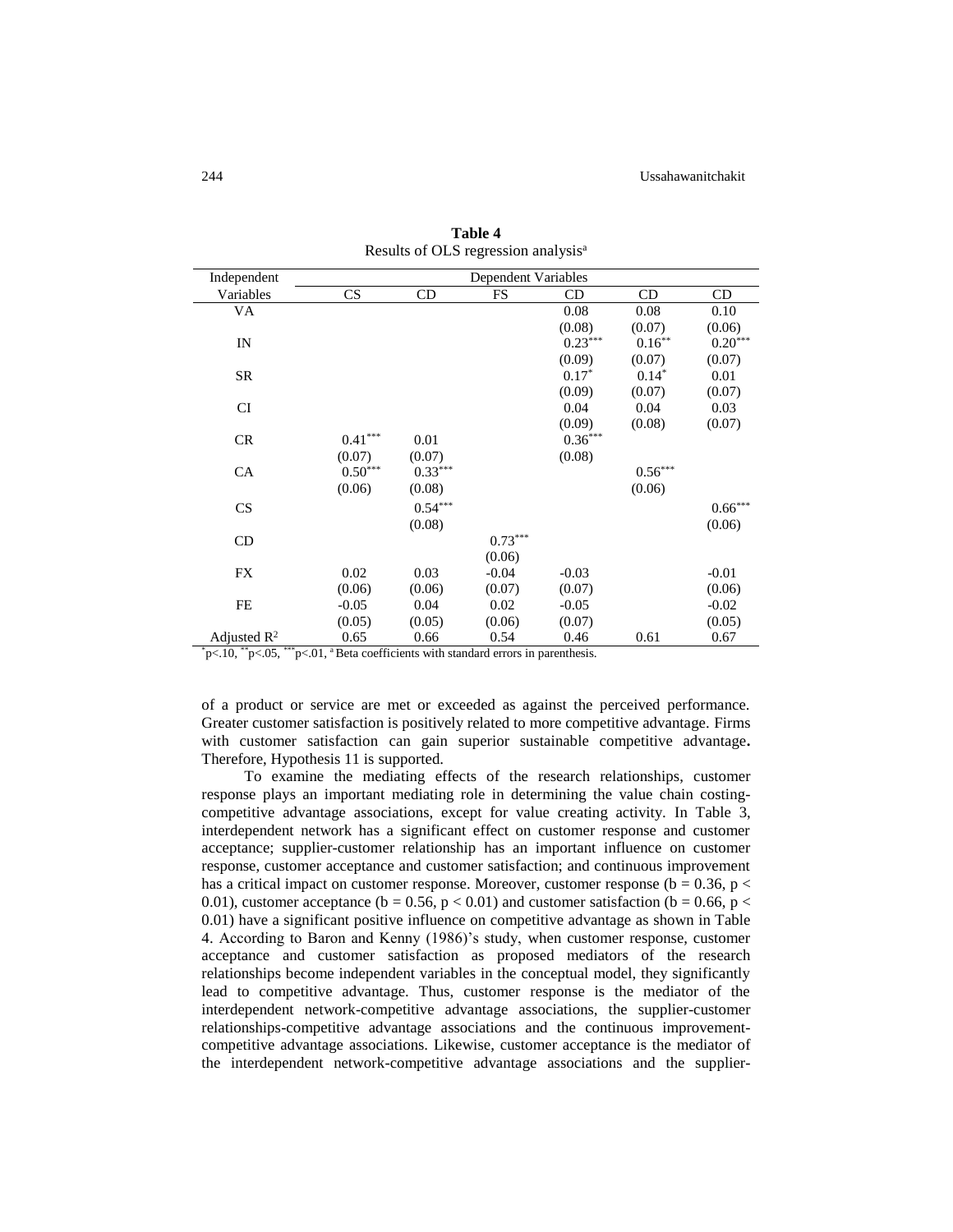customer network-competitive advantage associations. Similarly, customer satisfaction is the mediator of the supplier-customer network-competitive advantage associations. Therefore, Hypotheses 7b-7d, 10b-10c and 12c are supported, but Hypotheses 7a, 10a, 10d, 12a, 12b, and 12d.

In this study, the competitive advantage-firm success relationships are also investigated. Competitive advantage has a critical positive effect on firm success ( $b =$ 0.73,  $p < 0.01$ ). It is an outcome of effectively utilizing firms' resources and capabilities in business operations, activities and practices that outperform their competitors (Wang, 2014). Firms with more competitive advantage are more likely to achieve their success in doing businesses in a better and longer run. Thus, competitive advantage is a main determinant of driving, determining and explaining firms' success. Therefore, Hypothesis 13 is supported,

# **V. CONTRIBUTIONS AND DIRECTIONS FOR FUTURE RESEARCH**

## **A. Theoretical Contributions and Directions for Future Research**

This study attempts to integrate value creating activity, interdependent network, supplier-customer relationship, and continuous improvement as key characteristics of value chain costing. It confirms that these characteristics play important roles in determining business outcomes as congruent with dynamic capability theory. However, both value creating activity and continuous improvement are positively related to only firm success and customer response respectively. Thus, future research may need to provide more literatures reviews of value creating activity and continuous improvement relating to importance, necessity, benefit, and contribution of these concepts in order to reconceptualize further research associations. To expand the research results, future research may need to test the direct effects of customer response, customer acceptance and customer satisfaction on firm success while the current study did not. To verify the generalizability of the study, future research may need to collect data from other populations and countries. Structural equation model and partial least squared are also recommended to use for future research in order to verify the research results.

## **B. Managerial Contributions**

Executives of firms can implement and utilize value chain costing in order to fulfill customer needs, requirements and expectations, increase competitive advantage and competitiveness and promote profitability, success, growth, survival, and sustainability in doing business operations, activities and practices within highly and rapidly competitive markets and environments, especially concepts and characteristics of interdependent network and supplier-customer relationship concepts. They need to study, understand and use these concepts and characteristics efficiently, effectively and successfully through providing firms' valuable resources, competencies and capabilities to support the development and improvement of interdependent network and suppliercustomer relationship in an organization for creating future opportunities and building long term operations. Firms' vision, policy and leadership are needed to promote the usefulness of value chain costing implementation. Hence, vision, policy and leadership are important which the executive need to provide for obtaining these goals.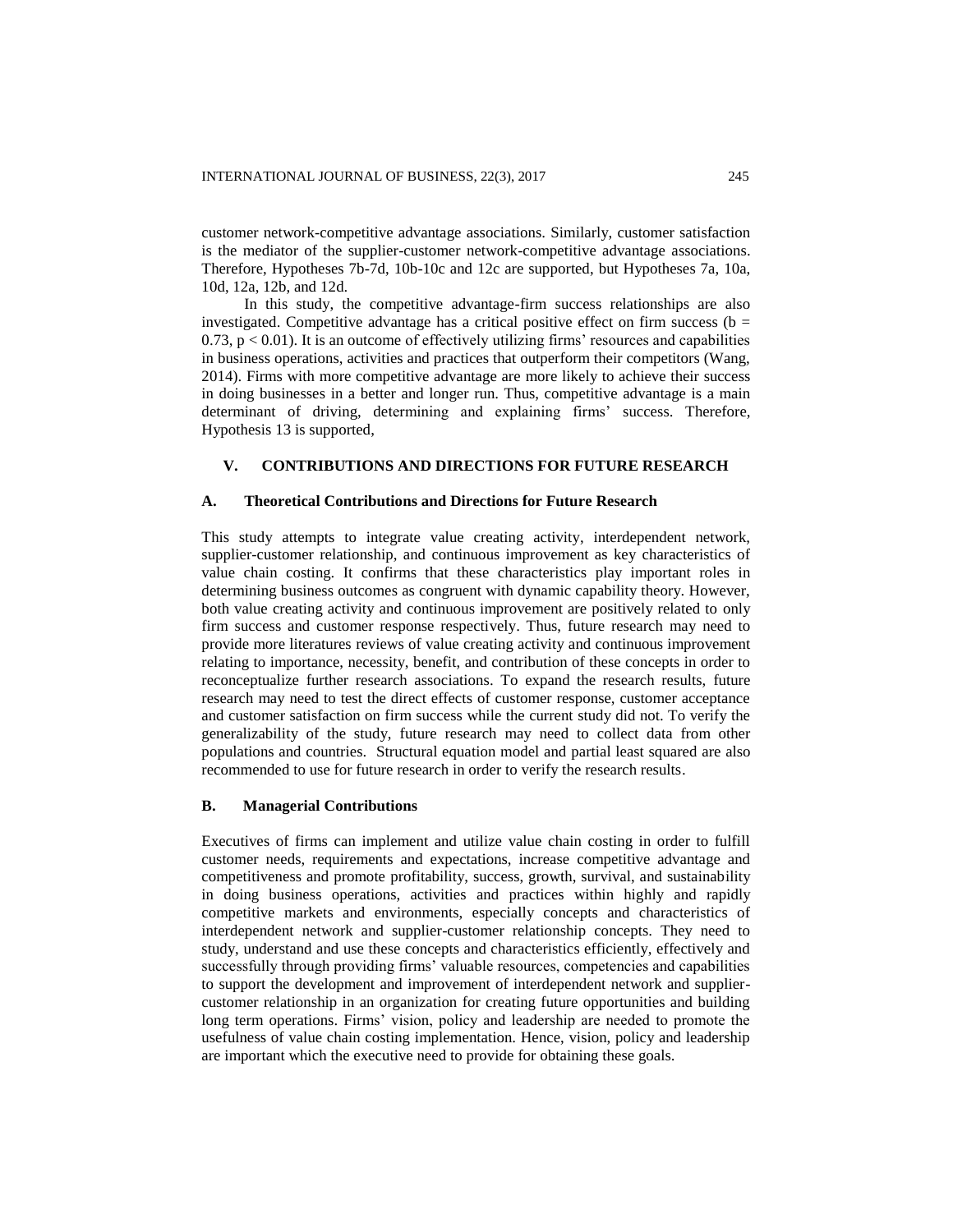## **VI. CONCLUSION**

Value chain costing becomes a valuable strategic tool in helping firms obtain future opportunities in doing businesses. Hence, the objective of this study is to examine the relationships among value chain costing, competitive advantage and firm success of auto parts manufacturing businesses in Thailand. Value chain costing comprises four characteristics, including value creating activity, interdependent network, suppliercustomer relationship, and continuous improvement. Customer response, customer acceptance and customer satisfaction are also hypothesized to be mediators of the research relationships. In this study, 138 auto parts manufacturing businesses in Thailand are the samples of the study. The results indicate that (1) value creating activity has a significant influence on firm success; (2) interdependent network has an important effect on customer response, customer acceptance, competitive advantage, and firm success; (3) supplier-customer relationship has a critical impact on customer response, customer acceptance, customer satisfaction, competitive advantage, and firm success; and (4) continuous improvement has an outstanding interaction with customer response. In addition, customer response is significantly related to customer satisfaction; customer acceptance is importantly affected to customer satisfaction and competitive advantage; and customer satisfaction is critically influenced to competitive advantage. Likewise, customer response, customer acceptance and customer satisfaction play mediating roles in determining, defining and explaining the value chain costing-competitive advantage relationships. Finally, competitive advantage explicitly leads to firms' success in doing business operations, activities and practice within future and long term aspects. To verify and expand the research results, future research are needed to provide more literature reviews of value chain costing, reconceptualize the conceptual model, test the direct effects on firm success, collect data from other populations and countries, and apply other statistics in examining the research relationships, such as structural equation model and partial least squared. To efficiently, effectively and successfully implement and utilize value chain costing, executive of firms need to pay an attention to studying and understanding the concepts and characteristics of value chain costing through usefulness of their resources, competencies and capabilities in developing and improving the value chain costing system.

#### **APPENDIX**

#### Measurement of all variables

Items

Value Creating Activity (VC)

<sup>1.</sup> We believe that value creating activity or value-added activity can enable firms to have more managerial efficiency and effectiveness.

<sup>2.</sup> We pay attention to analyze all activities in an organization that are value or non-value added in order to increase operational efficiency.

<sup>3.</sup> We emphasize in deleting or decreasing firms' non-value added activities for achieving a goal of cost and expense reductions.

<sup>4.</sup> We attempt to integrate all value-added activities together for reducing number of activities and promoting maximize operational capabilities.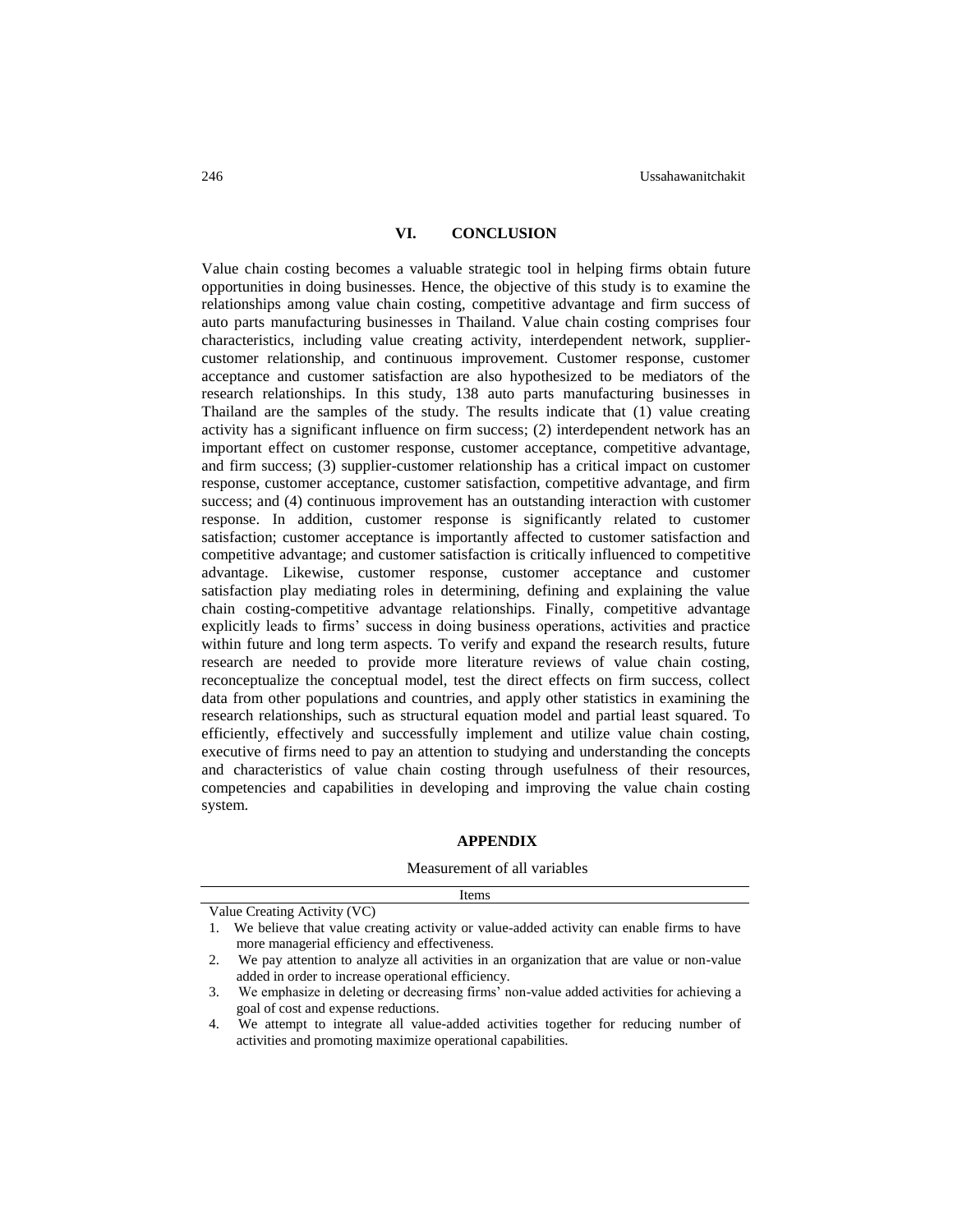Interdependent Network (IN)

- 1. We believe that good linkages of operations together within and across organizations can support firms to gain greater business success.
- 2. We emphasize linking operations from materials to end users for establishing operational excellence.
- 3. We focus on exchanges of operations and practices between partners in order to create superior competitive advantage.
- 4. We enhance a value development of operations within and across organizations to increase firms' managerial competencies and capabilities.

Supplier-Customer Relationship (SR)

- 1. We believe that building relationships with customers can help firms succeed in doing businesses.
- 2. We attempt to study and analyze characteristics and features of customers for creating a database in order to promote efficiency of productions and operations.
- 3. We focus on continuously creating good relationships with customers for increasing production and marketing planning efficiency.
- 4. We emphasize in exchanging data and information with customers systematically and objectively for achieving maximize operational effectiveness.

Continuous Improvement (CI)

- 1. We believe that continuous activity development and improvement in an organization can enable firms to achieve their goals and objectives very well.
- 2. We attempt to improve efficiency and effectiveness of organizational activities for increasing continuous competitive advantage.
- 3. We focus on bringing firms' operations, activities and practices to create good organizational outcomes efficiently and effectively.
- 4. We pay attention to continuously develop and improve value-added activities for promoting stability, survival and sustainability in future and long term operations.

Customer Response (CR)

- 1. We provide best and excellent management in responding customer needs.
- 2. We can effectively respond customer needs in all competitive situations.
- 3. In compared with competitors in markets, we can provide best services to customers.
- 4. We can develop managerial innovation in order to respond to customer needs better than competitors.

Customer Acceptance (CA)

- 1. We achieve acceptance from customers relating to best management practices.
- 2. We have good reputation and acceptance of outstanding creation and innovation.
- 3. We always present modern management forms that are best accepted.
- 4. We can maintain customers' acceptance relating to their operational activity success outstandingly.

Customer Satisfaction (CS)

- 1. We can gain the belief of managerial capability from customers.
- 2. We can obtain the creditability from customers about best capable entrepreneurs.
- 3. We can achieve reliability from customers relating to continuous innovative productions into markets.
- 4. We can get confidence from customers that is related to ethical and morale entrepreneurs. Competitive Advantage (CD)
- 1. We have operational innovation and creativity continuously.
- 2. We can manage their organizational operations, activities and practices economically and beneficially.
- 3. We can create management quality that has more different and outstanding than competitors.
- 4. We always apply new and modern operational methods, techniques and processes.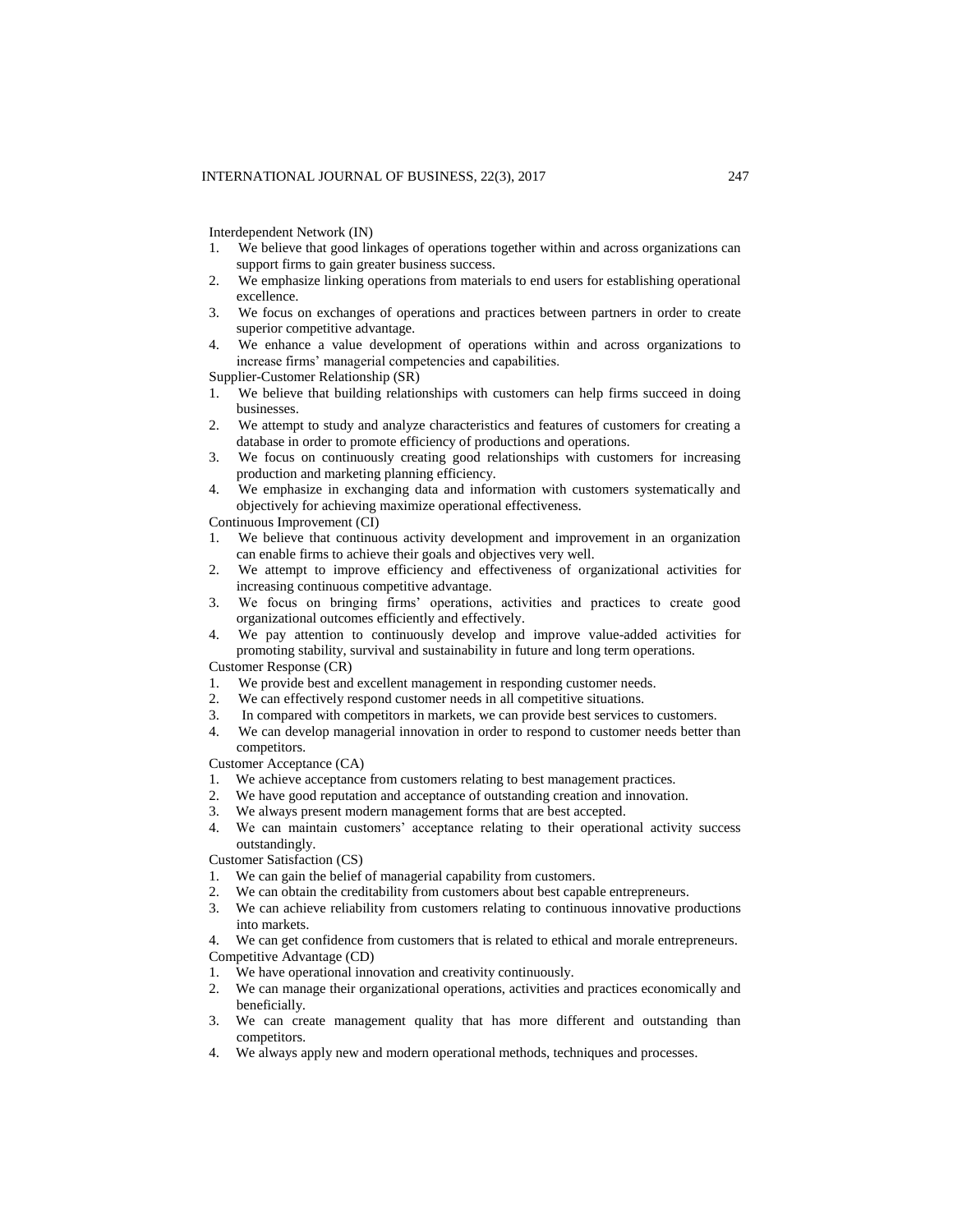Firm Success (FS)

- 1. We have a confidence that we can operate our businesses with stability and sustainability in the current and future aspects.
- 2. We have gained continuous market share increase compared with competitors.
- 3. We have new customers recommended by existing customers who continuously join our business operations, activities and practices.
- 4. We have different innovative operations from competitors that continuously present to the markets.
- 5. We always have overall performances better than competitors.

#### **REFERENCES**

- Aaker, D.A., V. Kumar, and G.S. Day, 2001, *Marketing Research*. New York: John Wiley and Sons.
- Anand, G., P.T. Ward, M.V. Tatikonda, and D.A. Schilling, 2009, "Dynamic Capabilities through Continuous Improvement Infrastructure." *Journal of Operations Management,* 27(6), 444-461.
- Armstrong, J.S., and T.S. Overton, 1977, "Estimating Non-Response Bias in Mail Surveys." *Journal of Marketing Research*, 14(3), 396-402.
- Audretsch, D.B., C. Martinez-Fuentes, and M. Pardo-del-Val, 2011, "Incremental Innovation in Services through Continuous Improvement." *The Service Industries Journal*, 31(12), 1921-1930.
- Baron, R.M., and D.A. Kenny, 1986, "The Moderator-Mediator Variable Distinction in Social Psychological Research; Conceptual, Strategic and Statistical Considerations." *Journal of Personality and Social Psychology*, 51, 1173-1182.
- Bendixen, M., R. Abratt, and P. Jones, 2007, "Ethics and Social Responsibility in Supplier-Customer Relationships." *The Journal of Applied Management and Entrepreneurship*, 12(1), 3-17.
- Cadez, S., and C. Guilding, 2007, "Benchmarking the Incidence of Strategic Management Accounting in Slovenia." *Journal of Accounting and Organizational Change*, 3(2), 126-146.
- Cadez, S., and C. Guilding, 2008, "An Exploratory Investigation of an Integrated Contingency Model of Strategic Management Accounting." *Accounting, organizations and society*, *33*(7), 836-863.
- Caschili, S., F.R. Medda, and A. Wilson, 2015, "An Interdependent Multi-Layer Model: Resilience of International Networks." *Networks and Spatial Economics*, 15(2), 313-335.
- Chan, W.Y., C.K.M. To, and W.C. Chu, 2015, "Materialistic Consumers Who Seek Unique Products: How Does Their Need For Status And Their Affective Response Facilitate The Repurchase Intention of Luxury Good?" *Journal of Retailing and Consumer Services*, 27, 1-10.
- Chang, C.J., and N.R. Hwang, 2002, "The Effects of Country and Industry on Implementing Value Chain Cost Analysis." *The International Journal of Accounting*, 37, 123-140.
- Christopher, M., and J. Gattorna, 2005, "Supply Chain Cost Management and Valuebased Pricing." *Industrial Marketing Management*, 34, 115-121.
- Churchill, G.A., Jr., 1979, "A Paradigm for Developing Better Measures of Marketing Constructs." *Journal of Marketing Research*, 16(February), 64–73.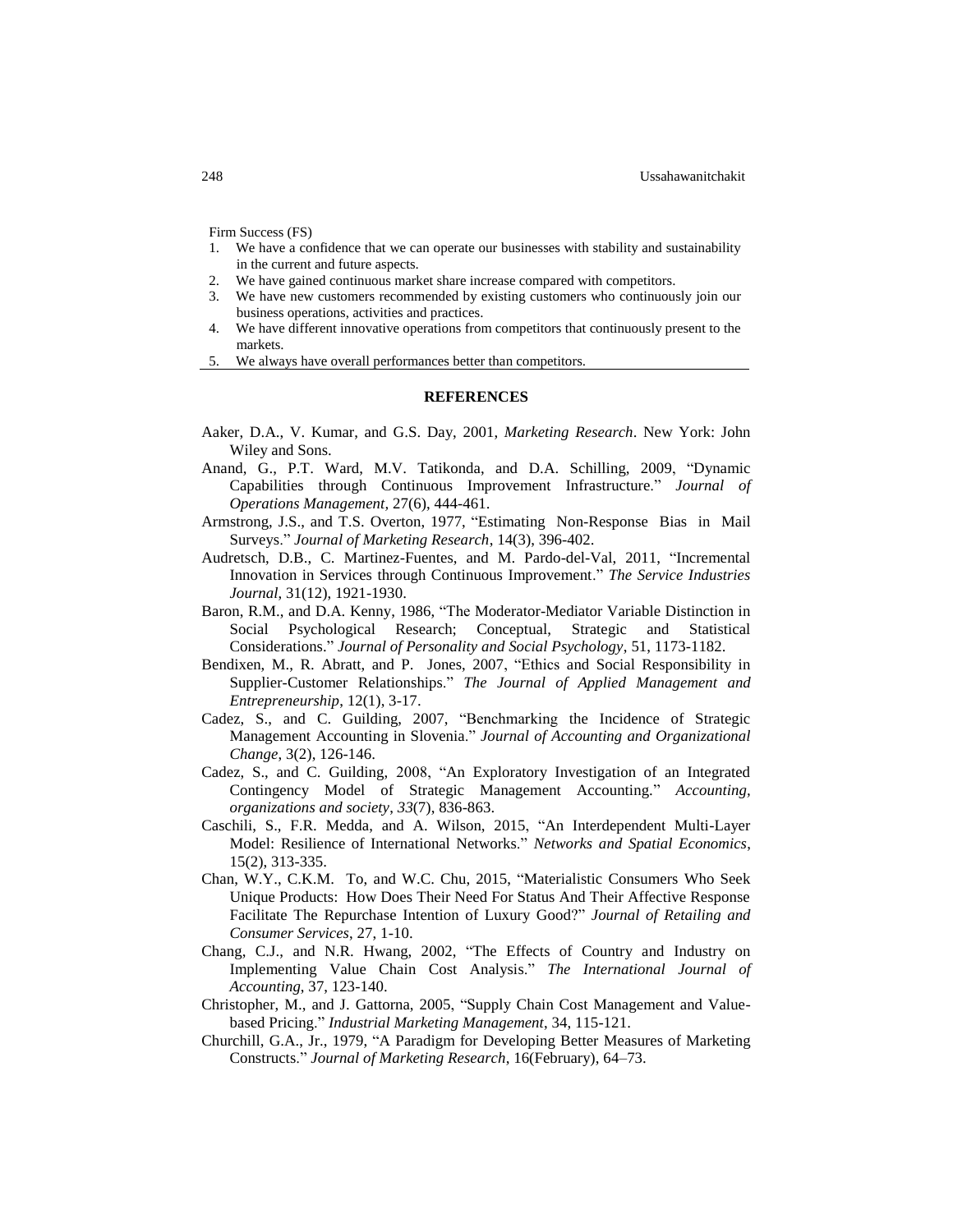- Fatma, M., and Z. Rahman, 2016, "The CSR's Influence on Customer Response in Indian Banking Sector." *Journal of Retailing and Consumer Services*, 29, 49-57.
- GAO, T., F. Sultan, and A.J. Rohm, 2010, "Factors Influencing Chinese Youth Consumers' Acceptance of Mobile Marketing." *Journal of Consumer Marketing*, 27(7), 574-583.
- Hair, J.F., W.C. Black, B.J. Babin, and R.E. Anderson, 2010, *Multivariate Data Analysis: A Global Perspective. 7 th Edition.* New Jersey: Person Prentice Hall.
- Jayachandran, S., K. Hewett, and P. Kaufman, 2004, "Customer Response Capability in a Sense-And-Respond Era: The Role of Customer Knowledge Process." *Journal of the Academy of Marketing Science*, 32(3), 219-233.
- Jean, R., R.R. Sinkovics, and D. Kim, 2014, "The Impact of Technological, Organizational and Environmental Characteristics on Electronic Collaboration and Relationship Performance in International Customer-Supplier Relationships." *Information and Management*, 51, 854-864.
- Kahkonen, A., K. Lintukangas, and F. Hallikas, 2015, "Buyer's Dependence in Value Creating Supplier Relationships." *Supply Chain Management: An International Journal*, 20(2), 151-162.
- Kovach, J.V., and L.D. Fredendall, 2013, "The Influence of Continuous Improvement Practices on Learning: An Empirical Study." *Quality Management Journal*, 20(4), 6-20.
- Leonidou, L., T.A. Fotiadis, P. Christodoulides, S. Spyropoulou, and C.S. Katsikeas, 2015, "Environmentally Friendly Export Business Strategy: Its Determinants and Effects on Competitive Advantage and Performance." *International Business Review*, 24, 798-811.
- Murali, S., S. Pugazhendhi, and C. Muralidharan, 2016, "Modelling and Investigating the Relationship Of After Sales Service Quality with Customer Satisfaction, Retention and Loyalty – A Case Study of Home Appliances Business." *Journal of Retailing and Consumer Services*, 30, 67-83.
- Neter, J., W. Wasserman, and M.H. Kutner, 1985, *Applied Linear Statistical Models: Regression, Analysis of Variance, and Experimental Designs,* 2 nd Edition. Homewood: Richard D. Irwin, Inc.
- Ngo, L.V., and A. O'Cass, 2010, "Value Creation Architecture and Engineering." *European Business Review*, 22(5), 496-514.
- Nunnally, J.C., and I.H. Bernstein, 1994, *Psychometric Theory*. New York, NY: McGraw-Hill.
- O'Donnell, S.W., 2000, "Managing Foreign Subsidiaries: Agents of Headquarters, or an Interdependent Network?" *Strategic Management Journal*, 21, 525-548.
- Ronnback, A., L. Witell, and B. Enquist, 2009, "Quality Management Systems and Value Creation." *International Journal of Quality and Service Sciences*, 1(3), 241- 254.
- Shin, D.H., 2009, "Determinants of Customer Acceptance of Multi-Service Network: An Implication for IP-Based Technologies." *Information and Management*, 46, 16- 22.
- Stading, G., 2007, "Delineating the "Ease Of Doing Business" Construct within the Supplier-Customer Interface." *Journal of Supply Chain Management*, 43(2), 29-38.